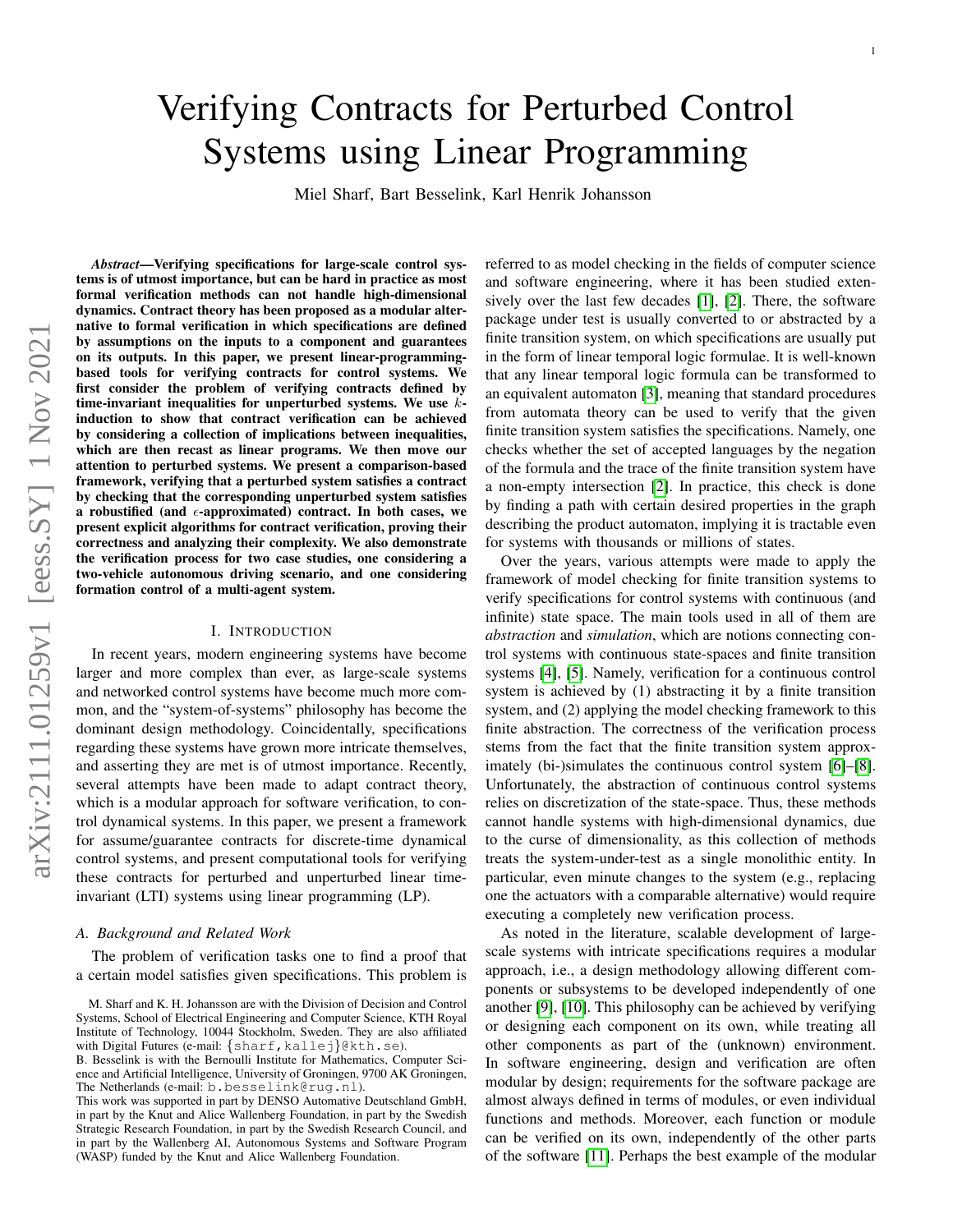design philosophy in software engineering is contract theory [\[12\]](#page-14-3), [\[13\]](#page-14-4). Contract theory is a modular approach for software engineering, which explicitly defines assumptions on the input and guarantees on the output of each software component. It can be used to design and verify software components, and even automatically fix bugs in the code [\[14\]](#page-14-5).

On the contrary, this situation is significantly different for control systems. Control design is often non-modular, as it requires the designer to know an exact (or approximate) model for each component in the system. For example, even the most scalable distributed and decentralized control methods, such as [\[15\]](#page-14-6), [\[16\]](#page-14-7), require a single authority with complete knowledge of the system model in order to design the decentralized or distributed controllers, i.e., they do not follow this modular design philosophy. Recently, several attempts have been made to derive modular design procedures for control systems. Some methods try to "modularize" the previous procedure, which treated the system as a single monolithic entity, by considering composition-compatible notions of abstraction and simulation [\[17\]](#page-14-8)–[\[20\]](#page-14-9). Another approach, which is geared toward safety specifications, is to search for a composition-compatible method to calculate invariant sets [\[21\]](#page-14-10)–[\[23\]](#page-14-11).

In recent years, several attempts have been made to adapt contract theory to a modular design and verification framework for control systems. It has been successfully applied to the design of the "cyber" aspects of cyber-physical systems, see [\[24\]](#page-14-12), [\[25\]](#page-14-13) and references therein. More recently, several frameworks have been proposed for contract theory for dynamical control systems, see e.g., [\[26\]](#page-14-14)–[\[32\]](#page-14-15). In [\[26\]](#page-14-14), [\[27\]](#page-14-16), the authors propose methods for prescribing contracts on continuous-time systems, and verify these contracts either using geometric control theory methods, or using behavioural systems theory, respectively. Discrete-time systems are considered in [\[28\]](#page-14-17)– [\[31\]](#page-14-18), where assumptions are put on the input signal to the system, and guarantees are put on the state and the output of the system. However, prescribing guarantees on the state of the system goes against the spirit of contract theory, as the state of the system is an internal variable. Thus, we aim at presenting a contract-based framework for discrete-time dynamical control systems which does not refer to the state of the system, and present efficient computational tools for their verification.

# *B. Contributions*

In this paper, we propose a novel framework for assume/guarantee contracts on discrete-time dynamical control systems. These contracts prescribe assumptions on the input to a system and guarantees on its output, relative to its input. We prescribe LP-based computational tools for verification of contracts defined by time-invariant linear inequalities, both for unperturbed and perturbed LTI systems. These computational tools are explicitly stated by Algorithm [2](#page-6-0) (for unpertubed LTI systems) and Algorithm [3](#page-8-0) (for perturbed LTI systems). First, we present LP-based computational tools applicable to unperturbed LTI systems for a class of contracts defined by timeinvariant linear inequalities. Second, and more importantly, we extend the verification framework also for perturbed LTI systems. To the knowledge of the authors, no works presenting a contract theory framework for perturbed systems currently exist. We also note that standard formal theory methods usually require special treatment when applied to perturbed or uncertain systems [\[33\]](#page-14-19)–[\[35\]](#page-14-20).

We first tackle the verification problem for unperturbed LTI systems. We use strong induction to show that the system satisfies the contract if and only if an infinite number of implications between inequalities hold (Theorem [1\)](#page-4-0). These implications are then recast as linear programs, and we use  $k$ induction [\[36\]](#page-14-21) to achieve verification by solving finitely-many linear programs, culminating in Algorithm [2,](#page-6-0) for which we prove correctness and analyze its complexity (Theorems [2](#page-5-0) and [3\)](#page-6-1). We then consider the problem of verifying that a perturbed system  $\Sigma$  satisfies a contract C defined by time-invariant linear inequalities. We first show that  $\Sigma$  satisfies the contract  $\mathcal C$  if and only if the nominal counterpart  $\hat{\Sigma}$  of  $\Sigma$  satisfies a robustified contract  $C'$  (Theorem [4\)](#page-7-0). Ideally, we could then achieve a comparison-based procedure for verification, verifying that  $\Sigma$ satisfies C by showing that the unperturbed system  $\Sigma$  satisfies  $\mathcal{C}'$ , as we already have tools for the latter task. Unfortunately, the contract  $C'$  is defined by *time-varying* linear inequalities, as the robustification of the guarantees at time  $k$  corresponds to the worst-case behaviour of the perturbation up to time  $k$ . To alleviate this problem, we consider the most lenient timeinvariant contract  $\hat{\mathcal{C}}$  refining  $\mathcal{C}'$ . Unfortunately, as  $\hat{\mathcal{C}}$  depends on the perturbation for the entire time horizon, infinitely many robustification terms are necessary, rendering this approach intractable. To address this, we *approximate*  $\ddot{C}$  by a tractable under-approximation  $\hat{\mathcal{C}}_{\epsilon}$  of arbitrary precision  $\epsilon > 0$ . As a result, we can verify that  $\Sigma$  satisfies C by verifying that the unperturbed LTI system  $\hat{\Sigma}$  satisfies the contract  $\tilde{\vec{\mathcal{C}}}_{\epsilon}$ , which is defined by time-invariant linear inequalities (Proposition [2\)](#page-8-1). Thus, verification can be achieved using the LP-based tools presented earlier in the paper, resulting in Algorithm [3.](#page-8-0) The computational complexity of the algorithm scales as  $log(1/\epsilon)$ , meaning that even extremely small values of  $\epsilon$  are tractable. We also study the assumptions and  $\epsilon$ -optimality of the suggested verification algorithm, see Section [IV-C.](#page-8-2) These tools present a significant extension of our preliminary results, presented in the conference paper [\[37\]](#page-14-22), which only considered a significantly restricted class of contracts, and only unperturbed LTI systems.

The rest of the paper is structured as follows. Section [II](#page-2-0) presents the basics of the assume/guarantee framework, and also gives some background on polyhedral sets. Section [III](#page-3-0) presents more general LP-based tools for verification for unperturbed LTI systems. Section [IV](#page-6-2) presents LP-based tools for verification for perturbed LTI systems. Finally, Section [V](#page-10-0) exemplifies the achieved tools for verification through case studies.

*Notation:* We denote the collection of natural numbers by  $\mathbb{N} = \{0, 1, 2, \ldots\}$ . For two sets  $X, Y$ , we denote their Cartesian product by  $X \times Y$ . For a positive integer n, we denote the collection of all signals  $\mathbb{N} \to \mathbb{R}^n$  by  $\mathcal{S}^n$ . For vectors  $v, u \in \mathbb{R}^n$ , we understand  $v \leq u$  as an entry-wise inequality. Moreover, we denote the Euclidean norm of a vector  $v \in \mathbb{R}^n$  as  $||v||$ , and the operator norm of a matrix *P* as  $||P|| = \sup_{v \neq 0} \frac{||Pv||}{||v||}$  $\frac{Pv_{\parallel}}{\Vert v \Vert}$ . The all-one vector is denoted by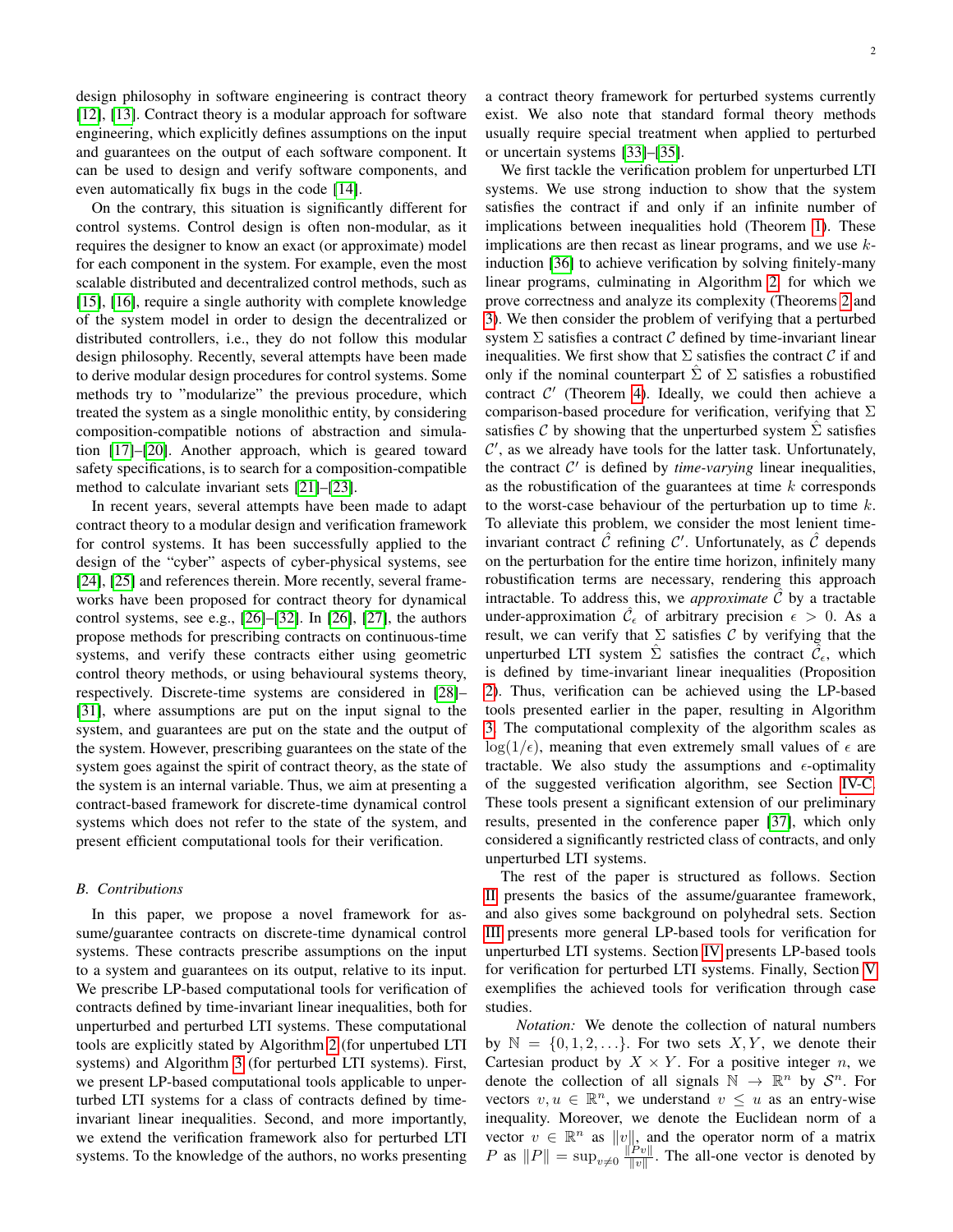1, and the Minkowski sum of two sets  $X, Y \subseteq \mathbb{R}^d$  is defined as  $X + Y = \{x + y : x \in X, y \in Y\}$ 

Given a state-space system  $(A, B, C, D)$ , the observability matrix of depth  $m$  is denoted by  $\mathcal{O}_m$  $[C^{\top}, (CA)^{\top}, \ldots, (CA^m)^{\top}]^{\top}$ . Moreover, the observability index  $\nu$  is the minimal integer such that rank  $\mathcal{O}_{\nu} = \text{rank } \mathcal{O}_{\nu+1}$ . Moreover, given a state x for the system, we let  $p_{\mathcal{O}}(x)$  be the projection of  $x$  on the observable subspace of the system.

# II. BACKGROUND

<span id="page-2-0"></span>In this section, we present some basic notions about assume/guarantee contracts, as well as some basic facts about polyhedral sets.

#### *A. Assume/Guarantee Contracts*

We present several basic notions in the theory of abstract assume/guarantee contracts for dynamical closed-loop control systems. These have been previously presented in the preliminary work [\[37\]](#page-14-22), and are derived from [\[13\]](#page-14-4), [\[25\]](#page-14-13). Computational tools for these contracts will be given in the upcoming sections.

<span id="page-2-2"></span>**Definition 1.** *A system*  $\Sigma$  *has an input*  $d \in S^{n_d}$ *, output*  $y \in \mathcal{S}^{n_y}$ , and state  $x \in \mathcal{S}^{n_x}$ . It is defined by a set  $\mathcal{X}_0 \subseteq \mathbb{R}^{n_x}$ *of initial conditions, matrices* A, B, C, D, E, F *of appropriate dimensions, and two bounded sets*  $P \subseteq \mathbb{R}^{n_p}$ ,  $R \subseteq \mathbb{R}^{n_r}$ . *The evolution and observation are given by the following equations, which hold for any*  $k \in \mathbb{N}$ *:* 

$$
x(0) \in \mathcal{X}_0,
$$
  
\n
$$
x(k+1) = Ax(k) + Bd(k) + E\omega(k), \ \omega(k) \in \mathcal{P}
$$
  
\n
$$
y(k) = Cx(k) + Dd(k) + F\zeta(k), \ \zeta(k) \in \mathcal{R}
$$
\n(1)

*For signals*  $d \in S^{n_d}$  *and*  $y \in S^{n_y}$ *, we write*  $y \in \Sigma(d)$  *if there exists a signal*  $x \in S^{n_x}$  *such that*  $d(\cdot), x(\cdot), y(\cdot)$  *satisfy* [\(1\)](#page-2-1)*.* 

We include the set of allowable initial states  $\mathcal{X}_0$  in the definition of a system, as otherwise we cannot discuss several important specifications. For example, asking whether the output of the system always lies inside a safe set is meaningless if we make no assumptions on the initial state, e.g., it is meaningless if the initial state lies outside the safe set.

<span id="page-2-4"></span>**Remark [1](#page-2-2).** *Definition 1 can be extended by allowing*  $X_0$  *to be dependent of* d(0)*. This is reasonable if the system tries to avoid an obstacle whose position is defined by* d(·)*, assuming that the system does not start on top of the obstacle. This is also reasonable for systems trying to track* d(·)*, assuming their initial tracking error is not too large. The methods presented in this paper work under this more general assumption. However, we consider the restricted definition to enhance readability.*

Remark 2. *Definition [1](#page-2-2) can also include non-linear systems, as the sets* P, R *can also included unmodeled non-linear terms.*

We consider specifications on dynamical control systems in the form of assume/guarantee contracts, which prescribe assumptions on the input signal  $d(\cdot) \in \mathcal{S}^{n_d}$  and issue guarantees on the output signal  $y(\cdot) \in \mathcal{S}^{n_y}$ , relative to the input signal:

**Definition 2.** An assume/guarantee contract is a pair  $(\mathcal{D}, \Omega)$ *where*  $D \subseteq S^{n_d}$  *are the assumptions and*  $\Omega \subseteq S^{n_d} \times S^{n_y}$  *are the guarantees.*

In other words, we put assumptions on the input  $d(\cdot)$  and demand guarantees on the input-output pair  $(d(\cdot), y(\cdot))$ .

Assume/guarantee contracts prescribe specifications on systems through the notion of satisfaction:

**Definition 3.** We say that a system  $\Sigma$  satisfies  $\mathcal{C} = (\mathcal{D}, \Omega)$  (or *implements* C*), and write*  $\Sigma \models C$ *, if for any*  $d \in D$  *and any*  $y \in \Sigma(d)$ *, we have*  $(d, y) \in \Omega$ *.* 

Another notion that will be of use to us is the notion of refinement. It considers two contracts defined on the same system, and compares them to one another:

**Definition 4.** Let  $\mathcal{C}_i = (\mathcal{D}_i, \Omega_i)$  be contracts for  $i = 1, 2$ , with *the same input*  $d(\cdot) \in S^{n_d}$  *and the same output*  $y(\cdot) \in S^{n_y}$ *. We say*  $C_1$  refines  $C_2$  *(and write*  $C_1 \preccurlyeq C_2$ *) if*  $\mathcal{D}_1 \supseteq \mathcal{D}_2$  *and*  $\Omega_1 \cap (\mathcal{D}_2 \times \mathcal{S}^{n_y}) \subseteq \Omega_2 \cap (\mathcal{D}_2 \times \mathcal{S}^{n_y}).$ 

Colloquially,  $C_1 \preccurlyeq C_2$  if  $C_1$  assumes less than  $C_2$ , but guarantees more given the assumptions.

The framework of assume/guarantee contracts supports modularity in design using the notions of refinement and composition. These allow one to dissect contracts on composite systems to contracts on subsystems or on the individual components. The reader is referred to the references [\[25\]](#page-14-13), [\[37\]](#page-14-22) for more information about these notions. Moreover, the references [\[37\]](#page-14-22) present preliminary results for computational tools verifying them. Due to space limitations, we focus on prescribing tools for verifying that a given system  $\Sigma$  satisfies a given contract  $C$ , without assuming that the system can be separated into smaller subsystems.

## <span id="page-2-3"></span><span id="page-2-1"></span>*B. Polyhedral Sets*

In this paper, we focus on specifications defined by linear inequalities, i.e., specifications defined using polyhedral sets:

**Definition 5.** A set  $S \subseteq \mathbb{R}^d$  is called polyhedral if it is defined *by the intersection of finitely many half-spaces. Equivalently, there exist a matrix* A *and a vector* b *such that the set* S *is defined by*  $S = \{z \in \mathbb{R}^d : Az \leq b\}.$ 

Polyhedral sets are known to be convex. Moreover, optimizing linear cost functions over them corresponds to solving a linear program, which can be done quickly using off-the-shelf solvers, e.g., Yalmip [\[38\]](#page-14-23). Any polyhedral set has an equivalent representation, known as the vertex representation:

**Lemma 1** ([\[39\]](#page-14-24)). *The set*  $S \subseteq \mathbb{R}^d$  *is polyhedral if and only if there exist matrices*  $F, G$  *such that*  $S = \{F\lambda + G\theta : \mathbb{1}^T\lambda =$ 1,  $\lambda, \theta \geq 0$ .

Both representations of the polyhedral set can be useful for different reasons. The subspace representation  $\{Az \leq b\}$  is usually easier to define, and can be used to easily calculate the pre-image of a polyhedral set under a linear transformation. The vertex representation is useful for computing the Minkowski sum of two polyhedral sets, and for computing the image of a polyhedral set under a linear transformation.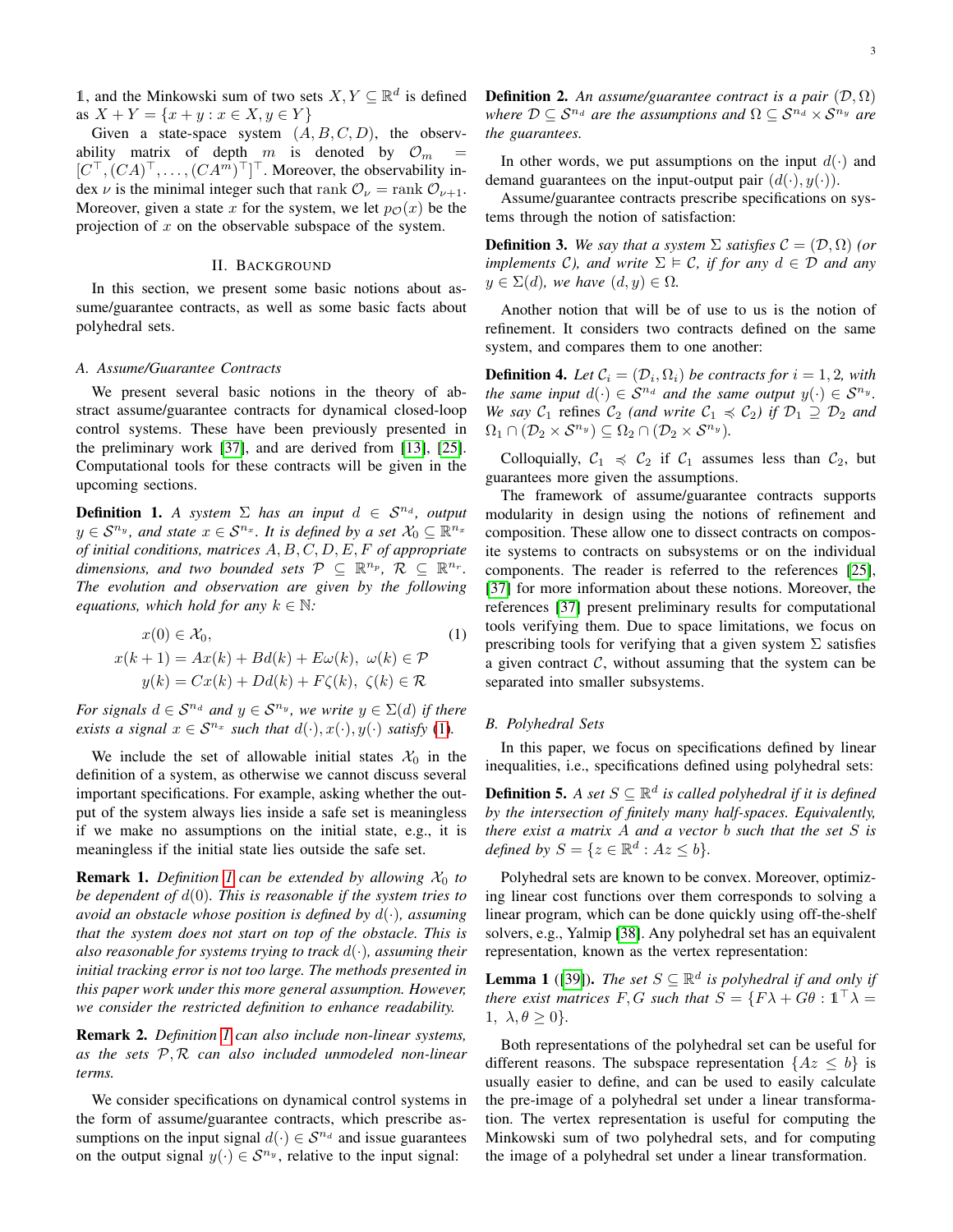In this paper, we will often encounter a situation in which we would like to verify that one polyhedral set is a subset of another polyhedral set. This inclusion can be easily verified:

# <span id="page-3-5"></span>**Lemma 2.** *Let*  $S_1$ ,  $S_2$  *be polyhedral sets.*

• If the sets are given in subspace representation,  $S_i =$  $\{z \in \mathbb{R}^d : A_iz \leq b_i\}$ , then  $S_1 \subseteq S_2$  if and only if  $\varrho_j \leq 0$ *for any j, where*  $\varrho_j$  *is given as the value of the following linear program, and* e<sup>j</sup> *is the* j*-th standard basis vector:*

$$
\varrho_j = \max \{ e_j^{\top} (A_2 z - b_2) : A_1 z \le b_1 \}.
$$

• If the sets are given in vertex representation,  $S_i = \{F_i \lambda +$  $G_i \theta : \mathbb{1}^\top \lambda = 1, \ \lambda, \theta \geq 0$ , then  $S_1 \subseteq S_2$  if and only if *there exist matrices*  $\Lambda$ ,  $\Theta_F$ ,  $\Theta_G$  *with positive entries such that the following relations holds:*

$$
G_1 = G_2 \Theta_G
$$
,  $F_1 = F_2 \Lambda + G_2 \Theta_F$ ,  $\Lambda^{\top} \mathbb{1} = \mathbb{1}$ . (2)

*Proof.* The first claim follows immediately, as  $\varrho_j \leq 0$  if and only if  $\{z : A_1 z \le b_1\} \subseteq \{z : e_j^{\top} A_2 z \le e_j^{\top} b_2\}$ . As for the second claim, [\(2\)](#page-3-1) holds if and only if:

- The columns of  $F_1$  belong to  $S_2$ .
- The columns of  $G_1$  belong to  $\{G_2\theta : \theta \ge 0\}.$

It is clear that if these conditions hold, then  $S_1 \subseteq S_2$ . As for the other direction, the first condition obviously holds. For the second condition, if we take some column g of  $G_1$ , then  $F_1e_1+tg \in S_1$  for any  $t > 0$ . Thus, there exist some  $\lambda_t, \theta_t \geq 0$ such that  $\lambda_t^{\top} \mathbb{1} = 1$  and  $F_1 e_1 + t g = F_2 \lambda_t + G_2 \theta_t$ . Thus:

$$
\frac{1}{t}G_2\theta_t=\frac{1}{t}F_1\mathbf{e}_1-\frac{1}{t}F_2\lambda_t+g
$$

As  $t \to \infty$ , the right hand side tends to g (as the elements of  $\lambda_t$  are bounded between 0 and 1). This means that g lies in the closure of the closed set  $\{G_2\theta : \theta \ge 0\}$ . As g was an arbitrary column of  $G_2$ , the proof is complete.  $\Box$ 

## *C. Linear Time-Invariant Contracts*

We aim to present efficient LP-based methods for verifying that  $\Sigma \models C$ , and we do so for contracts defined by linear inequalities:

<span id="page-3-2"></span>**Definition 6.** A linear time-invariant *(LTI) contract*  $C =$  $(D, \Omega)$  *of depth*  $m \in \mathbb{N}$  *with input*  $d(\cdot) \in S^{n_d}$  *and output*  $y(\cdot) \in S^{n_y}$  is given by matrices  $\mathfrak{A}^r \in \mathbb{R}^{n_a \times n_d}, \mathfrak{G}^r \in \mathbb{R}^{n_d}$  $\mathbb{R}^{n_g \times (n_d + n_y)}$  for  $r = 0, \ldots, m$  and vectors  $\mathfrak{a}^0 \in \mathbb{R}^{n_a}, \mathfrak{g}^0 \in$ R <sup>n</sup><sup>g</sup> *such that:*

$$
\mathcal{D} = \left\{ d(\cdot) : \sum_{r=0}^{m} \mathfrak{A}^r d(k - m + r) \le \mathfrak{a}^0, \ \forall k \ge m \right\},\tag{3}
$$

$$
\Omega = \left\{ (d(\cdot), y(\cdot)) : \sum_{r=0}^{m} \mathfrak{G}^r \begin{bmatrix} d(k-m+r) \\ y(k-m+r) \end{bmatrix} \leq \mathfrak{g}^0, \ \forall k \geq m \right\}
$$

Remark 3. *Definition [6](#page-3-2) generalizes the contracts considered in* [\[37\]](#page-14-22), which considered LTI contracts of depth  $m = 1$ . It *is no restriction to assume*  $m \geq 1$ *, as any contract of depth*  $m = 0$  is also a contract of depth  $m = 1$  with  $\mathfrak{A}^1, \mathfrak{G}^1 = 0$ .

Linear time-invariant contracts are defined using polyhedral sets for the stacked input vector  $[d(k)]^{\top}, \ldots, d(k-m)^{\top}]^{\top}$  and the similarly defined stacked output vector. We assume that the inequalities defining the assumptions are self-consistent, in the sense that if a signal satisfies them for some interval of length  $m$ , it can be extended for all future time.

**Definition 7.** Given matrices  $\{\mathfrak{V}^r\}_{r=0}^m$  and a vector  $\mathfrak{v}^0$ , we say  $(\{\mathfrak{V}^r\}_{r=0}^m, \mathfrak{v}^0)$  *is* extendable *if for any vectors*  $u_0, u_1, \ldots, u_m$ such that  $\sum_{r=0}^{m} \mathfrak{V}^r u_r \leq \mathfrak{v}^0$ , there exists some vector  $u_{m+1}$ such that  $\sum_{r=0}^{m} \mathfrak{V}^r u_{r+1} \leq \mathfrak{v}^0$ .

**Proposition 1.** Let  $\{\mathfrak{V}^r\}_{r=0}^m$  be matrices and  $\mathfrak{v}^0$  be a vector. *Write*  $\mathfrak{V}_- = [\mathfrak{V}^0, \dots, \mathfrak{V}^m]$  and consider the polyhedral set  $S_-=\{z:\mathfrak{V}_-z\leq \mathfrak{v}^0\}$ . We define the shift operators as:

$$
T = \begin{bmatrix} 0 & I & \cdots & 0 & 0 \\ 0 & 0 & \ddots & 0 & 0 \\ \vdots & \vdots & \ddots & \ddots & \vdots \\ 0 & 0 & \cdots & 0 & I \\ 0 & 0 & \cdots & 0 & 0 \end{bmatrix}, \ K = \begin{bmatrix} 0 \\ 0 \\ \vdots \\ 0 \\ I \end{bmatrix},
$$

<span id="page-3-1"></span>where *I* is the identity matrix. The tuple  $(\{\mathfrak{V}^r\}_{r=0}^m, \mathfrak{v}^0)$  is *extendable if and only if the polyhedral set*  $TS_ = \{Tz : z \in \mathbb{R}^2\}$  $S_$ <sup>}</sup> *is contained in the polyhedral set*  $S_$  + ImK.

In particular, extendibility can be tested using the tools presented in the previous subsection.

*Proof.* By writing  $z = [u_0^\top, \dots, u_m^\top]^\top$ , extendibility is equivalent to the following implication - whenever  $z \in S_-,$  there exists some  $u_{m+1}$  such that  $Tz + K u_{m+1} \in S_-.$  In other words, if  $z \in S_-,$  then there exists some  $u_{m+1}$  such that  $Tz \in S_-+\{-Ku_{m+1}\}.$  This corresponds to  $z \in S_-$  implying that  $Tz \in S_- + \text{Im}K$ , proving the proposition. □

#### <span id="page-3-0"></span>III. VERIFICATION FOR UNPERTURBED SYSTEMS

In this section, we consider the verification problem for unperturbed systems. These are closed-loop systems  $\Sigma$  of the form [\(1\)](#page-2-1) for which the sets  $P$ , R consist of a single element. Equivalently, these are affine dynamical control systems governed by the following equations

<span id="page-3-3"></span>
$$
x(0) \in \mathcal{X}_0,
$$
  
\n
$$
x(k+1) = Ax(k) + Bd(k) + w, \ \forall k \in \mathbb{N}
$$
  
\n
$$
y(k) = Cx(k) + Dd(k) + v, \ \forall k \in \mathbb{N}.
$$
  
\n(4)

<span id="page-3-4"></span>where the vectors  $w, v$  depend on the matrices  $E, F$  and the sets  $P$ ,  $R$ , each containing a single element. Throughout this section, we fix such a system, governed by [\(4\)](#page-3-3). Moreover, we fix matrices  $\{\mathfrak{A}^r, \mathfrak{G}^r\}_{r=0}^m$  and vectors  $\mathfrak{a}^0, \mathfrak{g}^0$  defining an LTI contract  $C$  of depth  $m$  via [\(3\)](#page-3-4). Our goal is to find a computationally tractable method for verifying that  $\Sigma \models C$ .

This section is split into two parts. First, we present an exact reachability-based procedure for verifying whether  $\Sigma \models$  $\mathcal C$  holds. The procedure will require us to solve infinitely many linear programs, meaning it is intractable. The second part of this section will use induction (or more precisely,  $k$ -induction [\[36\]](#page-14-21)) to augment the verification procedure to be tractable, at the cost of making it conservative.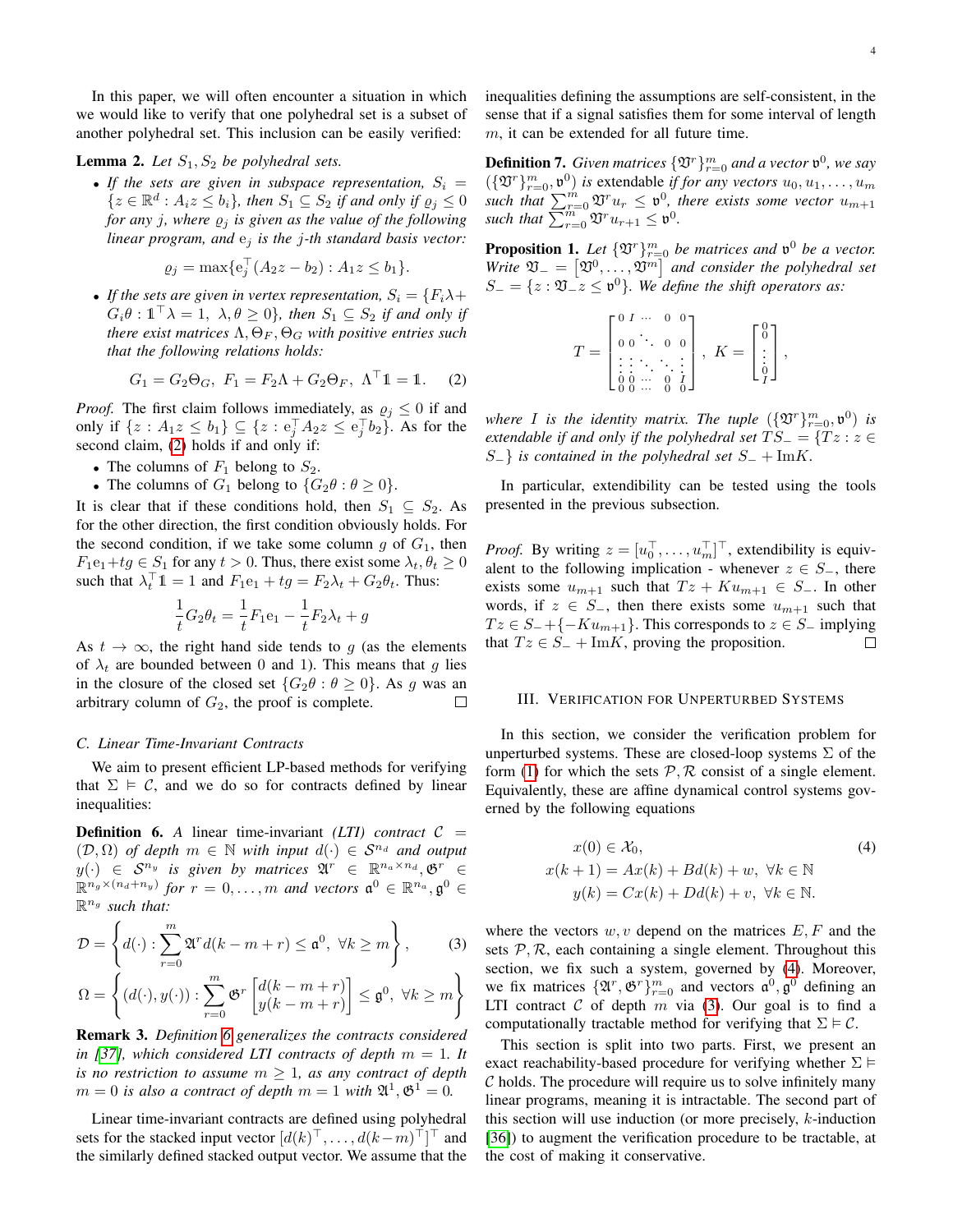### *A. Reachability-based Verification*

By definition, a control system  $\Sigma$  satisfies a contract  $\mathcal{C} = (\mathcal{D}, \Omega)$  if for any admissible input  $d(\cdot) \in \mathcal{D}$ , and any trajectory  $(d(\cdot), x(\cdot), y(\cdot))$  of  $\Sigma$ , we have  $(d(\cdot), y(\cdot)) \in \Omega$ . If the guarantees  $\Omega$  were independent of the input  $d(\cdot)$ , then this property can be understood in terms of reachability analysis -  $\Sigma \models C$  if and only if the output of any trajectory of the system, with inputs taken from  $D$ , lies in the set  $\Omega$ . For LTI contracts, the assumptions and guarantees are stated as a collection of requirements, one corresponding to each time  $k$ . The theorem below uses extendibility to convert this reachability-based criterion by a collection of implications that must be verified. This is a generalization of Theorem 3 in [\[37\]](#page-14-22).

<span id="page-4-0"></span>**Theorem 1.** Let  $C = (\mathcal{D}, \Omega)$  be an LTI contract of depth  $m \geq$ 1 *of the form* [\(3\)](#page-3-4), and let  $\Sigma$  *be a system of the form* [\(4\)](#page-3-3). Assume *that*  $(\{\mathfrak{A}^r\}_{r=0}^m, \mathfrak{a}^0)$  *is extendable. Then*  $\Sigma \models \mathcal{C}$  *if and only if for any*  $n \in \mathbb{N}, n \geq m - 1$ *, the following implication holds: for any*  $d_0, d_1, \ldots, d_{n+1} \in \mathbb{R}^{n_d}$ *, any*  $x_0, x_1, \ldots, x_{n+1} \in \mathbb{R}^{n_x}$ and any  $y_0, y_1, \ldots, y_{n+1} \in \mathbb{R}^{n_y}$ , the condition:

$$
\begin{cases}\nx_0 \in \mathcal{X}_0, \\
\sum_{r=0}^m \mathfrak{G}^r \begin{bmatrix} d_{k-m+r} \\ y_{k-m+r} \end{bmatrix} \leq \mathfrak{g}^0, \quad \forall k = m, \dots, n, \\
\sum_{r=0}^m \mathfrak{A}^r d_{k-m+r} \leq \mathfrak{a}^0, \qquad \forall k = m, \dots, n+1, \\
x_{k+1} = Ax_k + Bd_k + w, \quad \forall k = 0, \dots, n, \\
y_k = Cx_k + Dd_k + v, \qquad \forall k = 0, \dots, n+1,\n\end{cases} (5)
$$

*implies:*

$$
\sum_{r=0}^{m} \mathfrak{G}^r \begin{bmatrix} d_{n+1-m+r} \\ y_{n+1-m+r} \end{bmatrix} \leq \mathfrak{g}^0.
$$
 (6)

In other words, satisfaction is equivalent to the following collection of statements, defined for all  $n \in \mathbb{N}$  - if the initial conditions hold, the guarantees hold up to time  $n$ , and the assumptions and the dynamics hold up to time  $n+1$ , then the guarantees hold at time  $n + 1$ . We now prove the theorem:

*Proof.* Suppose first that whenever [\(5\)](#page-4-1) holds, so does [\(6\)](#page-4-2), and take any  $d \in \mathcal{D}$  and  $y \in \Sigma(d)$ . Our goal is to show that  $(d, y) \in \Omega$ . As  $d \in \mathcal{D}$ , the following inequality holds for all  $k \in \mathbb{N}, k \geq m$ :

$$
\sum_{r=0}^{m} \mathfrak{A}^r d(k-m+r) \leq \mathfrak{a}^0.
$$

Moreover, as  $y \in \Sigma(d)$ , there exists some signal  $x(\cdot)$  so that [\(4\)](#page-3-3) holds for all  $k \in \mathbb{N}$ . Thus, if we choose  $d_k = d(k), x_k =$  $x(k)$  and  $y_k = y(k)$  for all  $k = 0, 1, \ldots, n + 1$  and use the implication [\(5\)](#page-4-1)  $\implies$  [\(6\)](#page-4-2), we conclude that (6) holds for any  $n \geq m$  by induction on n. Thus,  $(d, y) \in \Omega$ , and hence  $\Sigma \models C$ .

On the contrary, suppose that  $\Sigma \models C$ , and we wish to prove that [\(5\)](#page-4-1) implies [\(6\)](#page-4-2). We take  $n \in \mathbb{N}, n \geq m$  and some  $d_0, d_1, \ldots, d_{n+1} \in \mathbb{R}^{n_d}, x_0, x_1, \ldots, x_{n+1} \in \mathbb{R}^{n_x}$  and  $y_0, y_1, \ldots, y_{n+1} \in \mathbb{R}^{n_y}$  such that [\(5\)](#page-4-1) holds, and show that [\(6\)](#page-4-2) also holds. Suppose that we show that there exist signals  $d(\cdot)$  and  $y(\cdot)$  such that  $y \in \Sigma(d)$ ,  $d \in \mathcal{D}$  both hold, and  $d(k) = d_k, y(k) = y_k$  also hold for all  $k = 0, 1, ..., n + 1$ . In that case, we have that  $(d, y) \in \Omega$  as  $\Sigma \models C$ , which would imply the desired inequality at time  $k = n+1$ . Thus, it suffices to prove that such signals  $d, y$  exist.

Recall that  $(\{\mathfrak{A}^r\}_{r=0}^m, \mathfrak{a}^0)$  was assumed to be extendable. As the inequality  $\sum_{r=0}^{m} \mathfrak{A}^r d(k - m + r) \leq \mathfrak{a}^0$  holds for all  $k = m, \ldots, n+1$ , we conclude that there exists a signal  $d \in \mathcal{D}$ such that  $d(k) = d_k$  holds for  $k = 0, 1, \ldots, n + 1$ . We define signals x, y as follows - for  $k = 0, 1, \ldots, n + 1$ , we define  $x(k) = x_k$  and  $y(k) = y_k$ . For  $k \ge n+2$ , we define  $x(k) =$  $Ax(k-1) + Bd(k-1) + w$  and  $y(k) = Cx(k) + Dd(k) + v$ . As we assumed that [\(5\)](#page-4-1) holds, we conclude that  $y \in \Sigma(d)$ . We thus proved the existence of signals d, y satisfying  $y \in \Sigma(d)$ ,  $d \in \mathcal{D}$ , and  $d(k) = d_k, y(k) = y_k$  for  $k = 0, 1, ..., n + 1$ . We deduce the implication holds, concluding the proof.

Theorem [1](#page-4-0) allows one to prove that an unperturbed LTI system  $\Sigma$  satisfies an LTI contract C by proving infinitelymany implications of the form  $(5) \implies (6)$  $(5) \implies (6)$  $(5) \implies (6)$ . Moreover, these implications can be seen as one polyhedral set being a subset of another polyhedral set, and can thus be verified using the tools in Section [II-B.](#page-2-3) These prove that if the system satisfies the contract "up to time  $n$ ", then it satisfies it "up to time  $n + 1$ ". However, using the theorem directly to verify satisfaction is infeasible, as there are infinitely many implications to prove. Section [III-B](#page-5-1) below will show that it suffices to prove finitely many implications of the form  $(5) \implies (6)$  $(5) \implies (6)$  $(5) \implies (6)$  in order to verify satisfaction. Moreover, we can test the validity of these implications by recasting them as optimization problems, similarly to Lemma [2.](#page-3-5) For any  $n, p \in \mathbb{N}$  such that  $n - p \ge m - 1$ , we consider the following optimization problem:

<span id="page-4-4"></span><span id="page-4-2"></span><span id="page-4-1"></span>
$$
\max_{d_k, x_k, y_k} \quad \max_i \left[ e_i^\top \left( \sum_{r=0}^m \mathfrak{G}^r \begin{bmatrix} d_{n+1-m+r} \\ y_{n+1-m+r} \end{bmatrix} - \mathfrak{g}^0 \right) \right] \tag{7}
$$
\n
$$
\text{s.t.} \quad \sum_{r=0}^m \mathfrak{G}^r \begin{bmatrix} d_{k-m+r} \\ y_{k-m+r} \end{bmatrix} \leq \mathfrak{g}^0 \quad , \forall k = m+p, \dots, n,
$$
\n
$$
\sum_{r=0}^m \mathfrak{A}^r d_{k-m+r} \leq \mathfrak{a}^0 \qquad , \forall k = m+p, \dots, n+1,
$$
\n
$$
x_{k+1} = Ax_k + Bd_k + w \quad , \forall k = p, \dots, n,
$$
\n
$$
y_k = Cx_k + Dd_k + v \qquad , \forall k = p, \dots, n+1,
$$
\n
$$
x_p \in \mathcal{X}_p,
$$

where  $\mathcal{X}_p$ ,  $p = 1, 2, \dots, n$  are sets to be defined later, and e<sup>i</sup> are the standard basis vectors. We denote this problem by  $V_{n,n-p}$  and its optimal value as  $\theta_{n,n-p}$ . Here, p represents the first time we consider,  $n$  represents the last time at which we know the guarantee holds, and  $\ell = n - p$  is the length of history we consider. For  $p = 0$ , the problem  $V_{n,n}$  computes the "worst-case violation" of the guarantee at time  $n+1$ , given that the assumptions and dynamics hold at times  $0 \ldots, n+1$ and that the guarantees hold at times  $0 \ldots, n$ . Thus, Theorem [1](#page-4-0) can be restated in the following form:

<span id="page-4-3"></span>**Corollary 1.** *Under the assumptions of Theorem [1,](#page-4-0)*  $\Sigma \models C$  *if and only if*  $\theta_{n,n} \leq 0$  *for all*  $n \in \mathbb{N}$ *,*  $n \geq m-1$ *.* 

*Proof.* For any  $n \in \mathbb{N}$ ,  $\theta_{n,n} \leq 0$  if and only if [\(6\)](#page-4-2) holds whenever [\(5\)](#page-4-1) holds. The result now follows by applying Theorem [1.](#page-4-0) $\Box$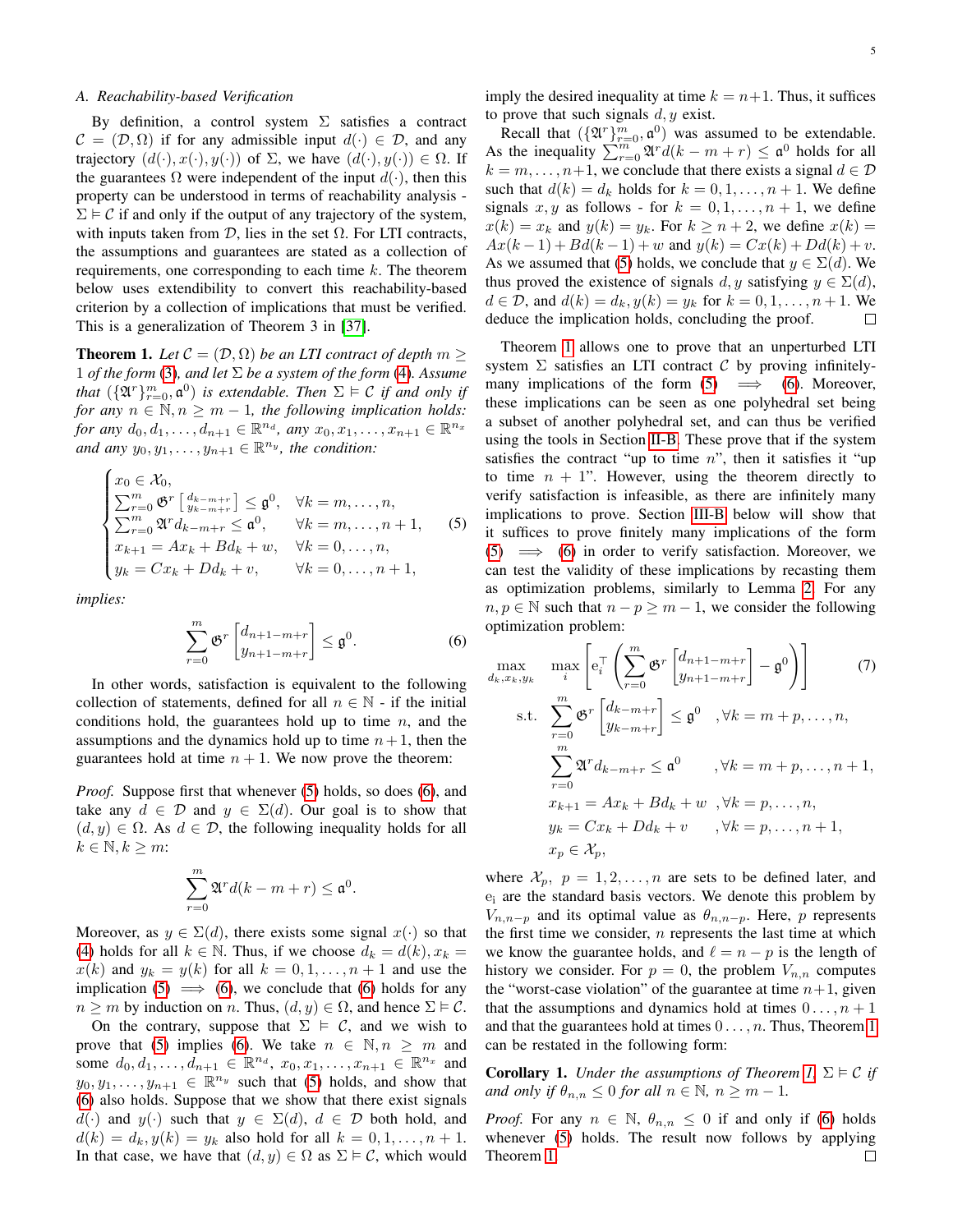#### <span id="page-5-1"></span>*B. Tractable Verification using* k*-induction*

Corollary [1](#page-4-3) proves it suffices to compute  $\theta_{n,n}$  for all  $n \in$  $\mathbb{N}, n \geq m - 1$  to in order to verify whether  $\Sigma \models C$ . As this requires solving infinitely many linear programs, the method is intractable. Moreover, we prefer to compute  $\theta_{n,\ell}$  for small  $\ell = n - p$ , as this is a simpler problem with fewer variables. The main difficulty in using  $V_{n,\ell}$  for small  $\ell$  is that it requires knowledge of the state trajectory  $x(\cdot)$  at time  $p = n - \ell$ , captured in [\(7\)](#page-4-4) via the constraint  $x_p \in \mathcal{X}_p$ . This is simply reduced to the initial value  $x_0 \in \mathcal{X}_0$  for the problems  $V_{n,n}$ .

An efficient solution of  $V_{n,\ell}$  for small  $\ell$  requires a characterization of  $\mathcal{X}_p$  satisfying the following criteria. First, we would like  $\mathcal{X}_p$  to be *independent* of p, as this will imply that verification can be done by solving a finite number of optimization problems (thus not requiring the computation of all  $\theta_{n,n}$  as in Corollary [1\)](#page-4-3). Second,  $V_{n,\ell}$  is equivalent to  $V_{n+1,\ell}$  where  $\mathcal{X}_{p+1}$  is the image of  $\mathcal{X}_p$  under the dynamics  $x_{p+1} = Ax_p + Bd_p + w$ . Thus, we search for  $\mathcal{X}_p$  which is a robust invariant set, and specifically the smallest robust invariant set containing  $X_0$ . However, the smallest robust invariant set containing  $\mathcal{X}_0$  might be fairly complex to explicitly state, implying that the optimization problem  $V_{n,\ell}$  cannot be explicitly defined, let alone solved. For example, [\[40\]](#page-14-25) studies the minimally robust invariant set containing  $\mathcal{X}_0 = \{0\}$  for two-dimensional linear time-invariant systems, given in statespace form via  $x^+ = Ax + Bd$ . It shows that this minimally robust invariant set is polyhedral if and only if all of the eigenvalues of the system matrix  $A$  are rational. We note that the problem  $V_{n,n-p}$  is a linear program if and only if  $\mathcal{X}_p$  is a polyhedral set, meaning that if we take  $\mathcal{X}_p$  as the minimal robust invariant set, the rationality of the eigenvalues of A determines whether  $V_{n,p}$  is a linear program or not. This problem is escalated even further if we assume that the eigenvalues of  $A$  are computed numerically, meaning we cannot determine their rationality. We can also try and find some robust invariant set containing  $\mathcal{X}_0$ , not necessarily the smallest one, but an explicit form is still hard to find. For example, [\[41\]](#page-14-26) tries to find a polyhedral robust invariant set containing  $\mathcal{X}_0$ , offering a very partial solution for  $\mathcal{X}_0 = \{0\}.$ A general solution to this problem is not known to the authors.

We make a detour around the tractability problem for the robust invariant set by choosing  $\mathcal{X}_p = \mathbb{R}^{n_x}$ . This results in a more conservative test, in the sense that  $\mathcal{X}_p$  is larger than necessary, and the demand  $\theta_{n,\ell} \leq 0$  becomes stricter. However, the resulting problems  $V_{n,n-p}$  are linear programs. Moreover, this choice allows us to verify contract satisfaction by solving finitely many linear programs, as suggested by Algorithm [1](#page-5-2) below. The algorithm chooses which problems  $V_{n,\ell}$  to solve based on an input parameter  $\iota$ , which essentially acts as a truncation parameter. Indeed, it defines the maximal history depth for the problems  $V_{n,\ell}$  solved by the algorithm, and also the highest number n for which  $\theta_{n,n}$  is computed. Theorem [2](#page-5-0) below studies Algorithm [1,](#page-5-2) proving its correctness and analyzing its complexity. Later, Theorem [3](#page-6-1) will suggest a choice of the parameter  $\iota$ .

<span id="page-5-0"></span>**Theorem 2.** Let  $C = (D, \Omega)$  be an LTI contract of depth  $m \geq 1$  *of the form* [\(3\)](#page-3-4), let  $\Sigma$  *be a system of the form* [\(4\)](#page-3-3), and

#### <span id="page-5-2"></span>Algorithm 1 Verification for Unperturbed Systems, Ver. 1

**Input:** An LTI contract  $\mathcal{C} = (\mathcal{D}, \Omega)$  of the form [\(3\)](#page-3-4), of depth  $m \geq 1$ , an LTI system  $\Sigma$  of the form [\(4\)](#page-3-3), and a number  $\iota \in \mathbb{N}$ satisfying  $\iota > m - 1$ .

**Output:** A boolean variable  $b_{\mathcal{C},\Sigma,\iota}$ .

- 1: Consider  $V_{n,\ell}$  defined in [\(7\)](#page-4-4), with  $\mathcal{X}_1 = \mathbb{R}^{n_x}$ . Solve them for  $(n, \ell) \in \{(k, k) : m - 1 \le k \le \iota - 1\} \cup \{(t + 1, \iota)\},\$ and let  $\theta_{n,\ell}$  be their solution.
- 2: if All computed values  $\theta_{n,\ell}$  are non-positive then
- 3: **Return**  $b_{\mathcal{C},\Sigma,\iota}$  = true.
- 4: else
- 5: **Return**  $b_{C, \Sigma, t}$  = false.
- 6: end if

*let ι be a natural number satisfying*  $\iota \geq m - 1$ *.* 

- *1) If Algorithm [1](#page-5-2) outputs*  $\mathfrak{b}_{\mathcal{C},\Sigma,\iota} = \mathfrak{true}$ , then  $\Sigma \models \mathcal{C}$ .
- *2) The algorithm solves*  $\iota m + 3$  *linear programs.*

*Proof.* The second part is obvious, so we focus on the first. We use two claims to prove the first part of the theorem:

- i) For any  $n \in \mathbb{N}$ , we have  $\theta_{n,n} \leq \theta_{n,n-1} \leq \cdots \leq \theta_{n,m-1}$ .
- ii) For any  $\ell \geq m-1$ , we have  $\theta_{\ell,\ell} \leq \theta_{\ell+1,\ell} = \ell_{\ell+2,\ell} = \cdots$ .

We first explain why these claims imply the first part of the theorem, and then prove that the claims hold.

Assume both claims hold and that  $\mathfrak{b}_{\mathcal{C},\Sigma,i}$  = true, i.e., that  $\theta_{n,n} \leq 0$  for  $n = m-1, \ldots, \iota$  and that  $\theta_{\iota+1,\iota} \leq 0$ , and we prove that  $\Sigma \models C$ . By Corollary [1,](#page-4-3) it suffices to show that  $\theta_{n,n} \leq 0$  for  $n \geq \iota + 1$ . If  $n \geq \iota + 1$ , then  $\theta_{n,n} \leq \theta_{n,\iota}$  (by the first claim), and  $\theta_{n,\iota} = \theta_{\iota+1,\iota}$  (by the second claim). As  $\theta_{\iota+1,\iota} \leq 0$  by assumption, we conclude that  $\theta_{n,n} \leq 0$ . As  $n \geq \iota + 1$  was arbitrary, we yield  $\Sigma \models C$ .

We now prove claim i). Fix some p such that  $1 \leq p \leq$  $n-m+1$ , so that  $\ell = n-p$  satisfies  $n-1 \ge \ell \ge m-1$ . We can relate the problem  $V_{n,n-p+1}$  to the problem  $V_{n,n-p}$  by altering some of its constraints. We first remove the constraints that the guarantees, assumptions and dynamics hold at time  $p - 1$ . We also note that while the problem  $V_{n,n-p}$  restricts  $x_p \in \mathbb{R}^{n_x}$ ,  $V_{n,n-p+1}$  restricts  $x_p$  to be achieved from the dynamics (via  $x_{p-1} \in \mathbb{R}^{n_x}$  and  $x_p = Ax_{p-1} + Bd_{p-1} + w$ ). Thus,  $V_{n,n-p+1}$ has the same cost function as  $V_{n,n-p}$ , but stricter constraints. In particular, as both are maximization problems, we conclude that  $\theta_{n,n-p+1} \leq \theta_{n,n-p}$ , as desired.

As for claim ii), we similarly relate  $V_{n+1,\ell}$  and  $V_{n,\ell}$  by altering the names of  $d_k, x_k, y_k$  to  $d_{k+1}, x_{k+1}, y_{k+1}$ , and changing the set of initial conditions from  $\mathcal{X}_0$  to  $\mathbb{R}^{n_x}$  (only if  $n = \ell$ ) Thus,  $\theta_{\ell,\ell} \leq \theta_{\ell+1,\ell} = \theta_{\ell+2,\ell} = \cdots$ .  $\Box$ 

Theorem [2](#page-5-0) shows that Algorithm [1](#page-5-2) can be used to verify that an unperturbed system  $\Sigma$  satisfies an LTI contract  $\mathcal{C}$ . The algorithm uses a parameter  $\iota \geq m-1$  dictating the number of linear programs solved by the algorithm. Namely, the first  $\iota$  –  $m+1$  programs deal with the initial conditions of the system, and the last program deals with the long-term behaviour of the system. As  $\iota$  becomes larger, the algorithm becomes less (over-)conservative - if  $\iota_1 \leq \iota_2$  then  $\theta_{n,\iota_2} \leq \theta_{n,\iota_1}$ , so  $\theta_{n,\iota_1} \leq 0$ implies  $\theta_{n,\iota_2} \leq 0$ . However, larger values of  $\iota$  result in a larger number of linear programs, which are also more complex as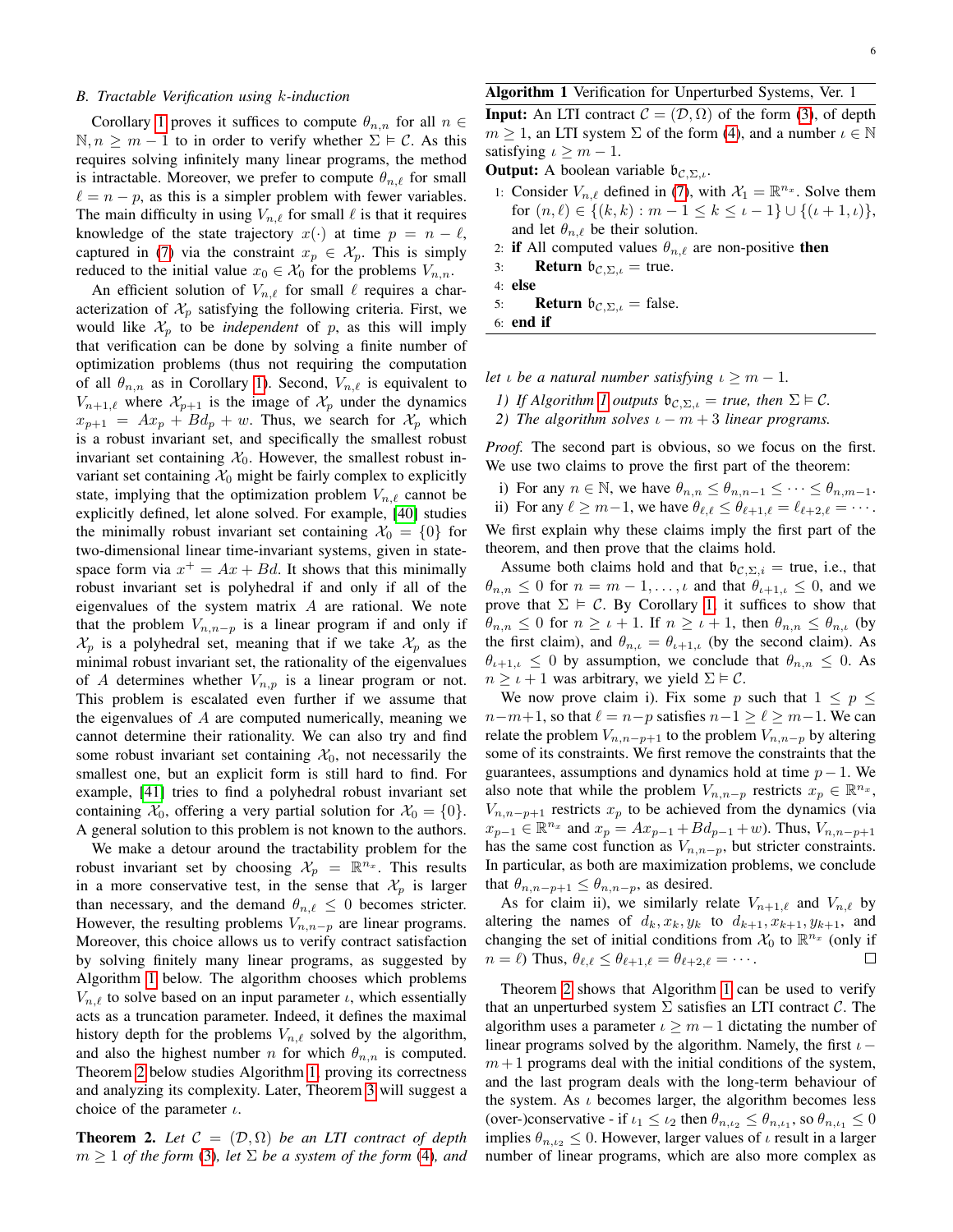they have more variables. We must find a systematic way to choose the parameter  $\iota$  effectively. As the following theorem shows,  $\theta_{\iota+1,\iota}$  can be infinite for one value of  $\iota$ , but finite (and non-positive) for other values of  $\iota$ :

<span id="page-6-1"></span>**Theorem 3.** Let  $C = (D, \Omega)$  and  $\Sigma$  be as in Theorem [2.](#page-5-0) Let  $\nu$  be the observability index of  $\Sigma$ , and define  $\mathcal{X}_p = \mathbb{R}^{n_x}$  for *all*  $p \neq 0$ *. Define the sets:* 

$$
\mathcal{D}_{\star} = \left\{ (d_0, d_1, \dots, d_m) : \sum_{r=0}^{m} \mathfrak{A}^r d_r \leq \mathfrak{a}^0 \right\},
$$
  

$$
\Omega_{\star} = \left\{ (d_0, y_0, \dots, d_m, y_m) : \sum_{r=0}^{m} \mathfrak{G}^r \begin{bmatrix} d_r \\ y_r \end{bmatrix} \leq \mathfrak{g}^0 \right\}
$$

Assume  $\mathcal{D}_\star$  *is bounded, and that for any bounded set*  $E \subseteq$  $\mathbb{R}^{(m+1)n_d}$ , the intersection  $\Omega_\star \cap (E \times \mathbb{R}^{(m+1)n_y})$  is bounded. *Then*  $\theta_{n,\ell} < \infty$  *for*  $n \geq \ell \geq \max\{m, \nu\} - 1$ *, and*  $\theta_{n,\ell} = \infty$ *if*  $n, \nu - 1 > \ell \geq m - 1$ .

*Proof.* Define  $\mu = \max\{m, \nu\}$ . We first show that  $\theta_{n, \mu-1}$  <  $\infty$ , implying that  $\theta_{n,\ell} < \infty$  for all  $\ell \geq \mu - 1$  by claim i) in the proof of Theorem [2.](#page-5-0) Consider a feasible solution  ${d_k, x_k, y_k}_{k=n-\mu+1}^{n+1}$  of  $V_{n,\mu-1}$ . Because  $\mathcal{D}_\star$  is bounded,  $(\mathcal{D}_{\star}\times\mathbb{R}^{(m+1)n_y})\cap\Omega_{\star}$  is bounded. Thus, for some constant  $M_0 > 0$ , we have  $||d_k||, ||y_k||, ||d_{n+1}|| \leq M_0$  for  $k =$  $n-\nu+1, \ldots, n$  (as  $\mu \geq m$ ). However, as  $\mu \geq \nu$ ,  $p_{\mathcal{O}}(x_{n-\mu+1})$ can be achieved as a linear combination of  $y_{n-\mu+1}, \ldots, y_n$ and  $d_{n-\mu+1}, \ldots, d_n$  using  $\mathcal{O}_\mu$ . We thus find some  $M_1 > 0$ , depending on  $M_0$  and  $\mathcal{O}_{\nu}$ , such that  $||p_{\mathcal{O}}(x_{n-\mu+1})|| \leq M_1$ . As  $||d_{n-\mu+k}|| \leq M_0$  for all k, we yield  $||p_{\mathcal{O}}(x_{n-\mu+k})|| \leq M_k$ for  $k = 1, 2, \ldots, \mu + 1$ , where  $M_k = ||A|| M_{k-1} + ||B|| M_0$ . Thus  $||y_{n+1}|| \leq ||C||M_{n+1} + ||D||M_0$ , implying that the set of feasible solutions  $\{d_k, x_k, y_k\}_k$  of  $V_{n,\mu-1}$  is bounded, and therefore  $\theta_{n,\mu-1} < \infty$ .

For the second part, we note that if  $\nu - 1 > \ell \ge m - 1$ , then  $\nu > m$ . In particular, claim ii) in the proof of Theorem [2](#page-5-0) implies it suffices to show that  $\theta_{n,\nu-2} = \infty$ . By definition of the observability index, rank  $\mathcal{O}_{\nu}$  > rank  $\mathcal{O}_{\nu-1}$ , implying there exists a non-zero vector  $\xi \in \ker(\mathcal{O}_{\nu})^{\perp} \cap \ker(\mathcal{O}_{\nu-1}),$  so  $CA^k \xi = 0$  for  $k \leq \nu - 2$ , but  $CA^{\nu-1}\xi \neq 0$ . Take any feasible solution  $\{d_k, x_k, y_k\}_{k=n-\nu+2}^{n+1}$  and some  $\alpha \in \mathbb{R}$  to be chosen later. Define a new solution  $\{\check{d}_k, \check{x}_k, \check{y}_k\}_k$  by  $\check{d}_k = d_k$ ,

$$
\check{x}_k = \begin{cases} x_{n-\nu+2} + \alpha \xi & k = n-\nu+2, \\ A\check{x}_{k-1} + B\check{d}_{k-1} & \text{else} \end{cases}
$$

,

and  $\tilde{y}_k = C\tilde{x}_k + D\tilde{d}_k$ . We have that  $\tilde{d}_k = d_k, \tilde{x}_k = x_k$  and  $\tilde{y}_k = y_k$  for any  $k \leq n$ , thus  $\{\check{d}_k, \check{x}_k, \check{y}_k\}_{k=n-\nu+2}^{n+1}$  forms a feasible solution of  $V_{n,\nu-2}$ . Moreover,  $\check{y}_{n+1} = y_{n+1} + \alpha C A^{\nu-1}\xi$ . We claim that for any  $M > 0$ , there exists some  $\alpha$  such that the value of the cost function of  $V_{n,\nu-2}$  for the feasible solution  $\{\check{d}_k, \check{x}_k, \check{y}_k\}_{k=n-\nu+2}^{n+1}$  is at least M.

Consider the set  $Q = \Omega_{\star} \cap (D_{\star} \times \mathbb{R}^{(m+1)n_y})$ . By assumption, Q is bounded, hence  $(\check{d}_{n-m+2}, \check{y}_{n-m+2}, \ldots, \check{d}_{n+1}, \check{y}_{n+1}) \notin$ Q for any  $\alpha \in \mathbb{R}$  such that  $|\alpha|$  is large enough. This is only possible if there exists some i such that the i-th row of  $\mathfrak{G}^m$ , denoted  $\mathfrak{G}_{i}^{m}$ , satisfies  $(\mathfrak{G}_{i}^{m})^{\top} \begin{bmatrix} 0 \\ \xi \end{bmatrix} \neq 0$ . If we denote the sign of  $(\mathfrak{G}_{i}^{m})^{\top} \begin{bmatrix} 0 \\ \xi \end{bmatrix} \neq 0$  as  $\lambda$  and choose  $\alpha = \lambda t$  for t arbitrarily 7

large, the value of the cost function grows arbitrarily large. Thus  $\theta_{n,n-\nu+2} = \infty$ .

Theorem [3](#page-6-1) suggests a value for the parameter  $\iota$  when running Algorithm [1.](#page-5-2) Indeed, it shows that for guarantees defined by compact sets, the algorithm always declares "false" if  $\iota < \max\{m, \nu\} - 1$ , no matter if  $\Sigma \models C$  or  $\Sigma \not\vdash C$ . As we already stated before, larger values of  $\iota$  result in a less (over-)conservative algorithm, but also in a more complex and slower algorithm. For that reason, we run Algorithm [1](#page-5-2) with  $\iota = \max\{m, \nu\} - 1$ . We explicitly state this in Algorithm [2.](#page-6-0)

<span id="page-6-0"></span>Algorithm 2 Verification for Unperturbed Systems, Ver. 2 **Input:** An LTI contract  $\mathcal{C} = (\mathcal{D}, \Omega)$  of the form [\(3\)](#page-3-4), of depth  $m > 1$ , an LTI system  $\Sigma$  of the form [\(4\)](#page-3-3).

**Output:** A boolean variable  $\mathfrak{b}_{\mathcal{C},\Sigma}$ 

- 1: Compute the observability index  $\nu$  of  $\Sigma$ .
- 2: Run Algorithm [1](#page-5-2) with  $\iota = \max\{m, \nu\} 1$ , outputting the answer  $\mathfrak{b}_{\mathcal{C},\Sigma,\iota}$ .
- 3: **Return**  $\mathfrak{b}_{\mathcal{C},\Sigma} = \mathfrak{b}_{\mathcal{C},\Sigma,\iota}$

The correctness of Algorithm [2,](#page-6-0) as well as an estimate on its complexity, follow from Theorem [2.](#page-5-0)

## IV. VERIFICATION FOR PERTURBED SYSTEMS

<span id="page-6-2"></span>The previous section provides an efficient method for verifying that a given unperturbed LTI system satisfies a given contract. We now extend our results to dynamical control systems with perturbations in the form of process and measurement noise, prescribing LP-based methods for verifying satisfaction.

For this section, we fix an LTI contract  $\mathcal{C} = (\mathcal{D}, \Omega)$  of the form [\(3\)](#page-3-4). We also fix a system  $\Sigma$  as in [\(1\)](#page-2-1), where the sets  $P$ ,  $R$  correspond to process noise and measurement noise.

**Remark 4.** *Suppose we want to verify that*  $\Pi \models C$  *for some* nonlinear *system*  $\Pi$ . In many cases, it suffices to show that  $\Sigma \models$ C *for some LTI system* Σ *with appropriately chosen process and measurement noise. For example, if* Π *is governed by the equations*  $x(k + 1) = x(k) + \sin(x(k))$  *and*  $y(k) = x(k)$ *, we can consider the perturbed LTI system* Σ *governed by the equations*  $x(k+1) = x(k) + \omega(k)$  *and*  $y(k) = x(k)$ *, where*  $|\omega(k)| \leq 1$ . Trajectories of  $\Pi$  are also trajectories of  $\Sigma$ , so *verifying that*  $\Sigma \models C$  *is sufficient to prove that*  $\Pi \models C$ *.* 

We can consider an analogue of  $V_{n,p}$  for the perturbed system  $\Sigma$  and the contract  $\mathcal{C}$ , which would be of the form:

<span id="page-6-3"></span>
$$
\max_{d_k, x_k, y_k} \quad \max_i \left[ e_i^\top \left( \sum_{r=0}^m \mathfrak{G}^r \begin{bmatrix} d_{n+1-m+r} \\ y_{n+1-m+r} \end{bmatrix} - \mathfrak{g}^0 \right) \right] \quad (8)
$$
\n
$$
\text{s.t.} \quad \sum_{r=0}^m \mathfrak{G}^r \begin{bmatrix} d_{k-m+r} \\ y_{k-m+r} \end{bmatrix} \leq \mathfrak{g}^0 \quad \forall k = m+p, \dots, n,
$$
\n
$$
\sum_{r=0}^m \mathfrak{A}^r d_{k-m+r} \leq \mathfrak{a}^0 \quad \forall k = m+p, \dots, n+1,
$$
\n
$$
x_{k+1} = Ax_k + Bd_k + E\omega_k \quad \forall k = p, \dots, n,
$$
\n
$$
y_k = Cx_k + Dd_k + F\zeta_k \quad \forall k = p, \dots, n+1,
$$
\n
$$
x_p \in \mathcal{X}_p,
$$
\n
$$
\omega_k \in \mathcal{P}, \zeta_k \in \mathcal{R} \quad \forall k = p, \dots, n+1.
$$
\n(8)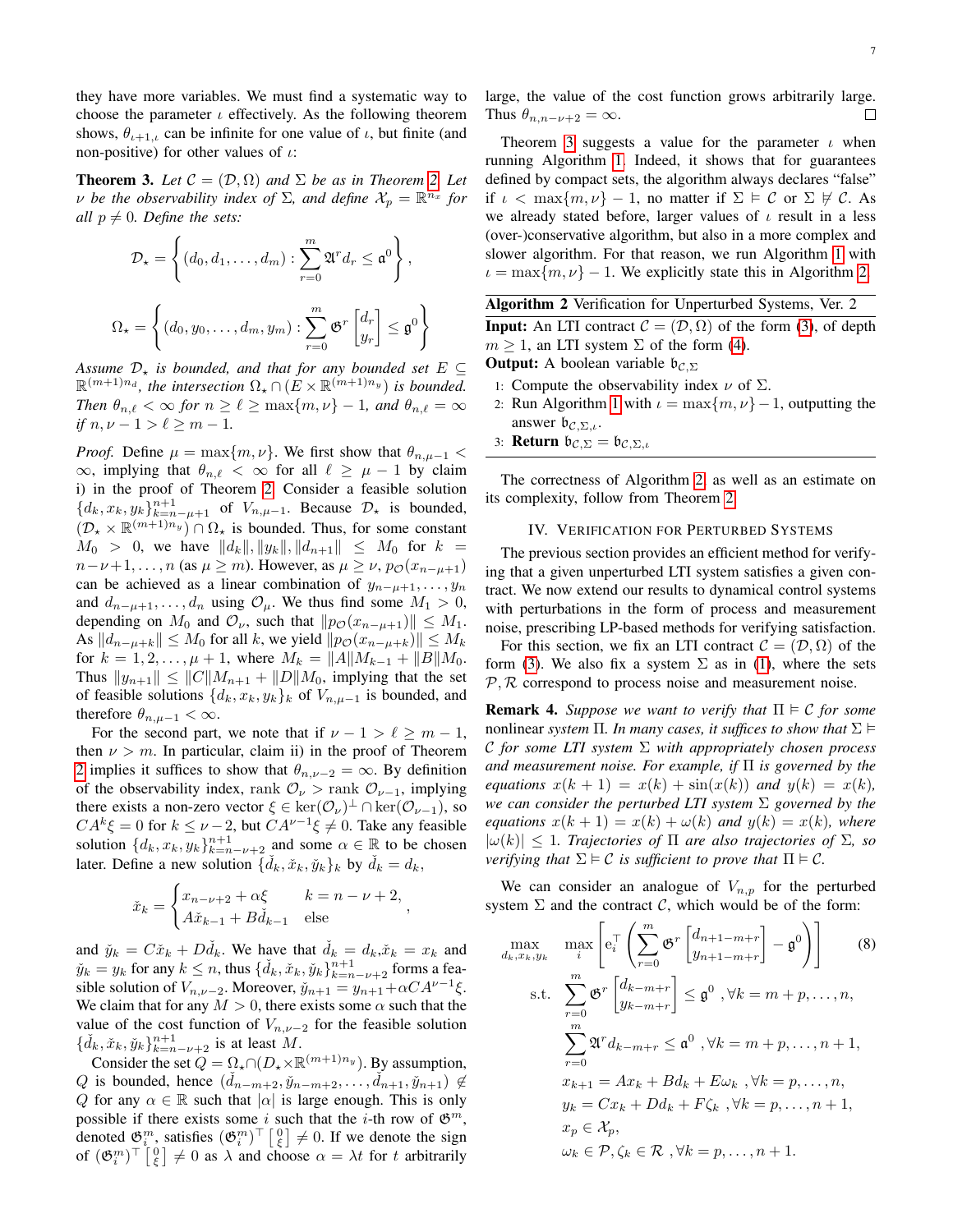As before, the computational tractability of the problem depends on the set  $\mathcal{X}_p$ , as well as the sets  $\mathcal{R}$  and  $\mathcal{P}$ . If  $\mathcal{X}_p$ ,  $\mathcal{P}$ and  $R$  are all defined by linear inequalities, we get a linear program. However, if the sets  $P$ ,  $R$  are not defined by linear inequalities, we might get a nonlinear problem, or even a non-convex problem. For example, a uniform norm bound on the process noise,  $\mathcal{P} = \{ \omega : \omega^{\top} P \omega \leq \gamma^2 \}$ , yields a quadratic optimization problem with  $n - p + 1 = \ell + 1$ quadratic constraints. Another case is when the perturbation stems from sensor noise, and the sensor provides an estimate on its magnitude. In that case, we can write  $\omega = (\delta, \Delta)$  where  $\delta \in \mathbb{R}^{n_{\delta}}$  is the sensor noise,  $\Delta \in \mathbb{R}$  is the estimate on its size satisfying  $0 \leq \Delta \leq 1$ , and  $\|\delta\| \leq \Delta$  holds. In this case, the optimization problem turns out to be non-convex.

## *A. Comparison-based Verification*

To avoid nonlinear (or non-convex) problems, we take a different approach. Intuitively, the perturbed system  $\Sigma$  satisfies the contract C if and only if the nominal version of  $\Sigma$ , with no process or measurement noise, satisfies a robustified version of  $C$ . The goal of this section is to make this claim precise. The nominal version of  $\Sigma$ , denoted  $\hat{\Sigma}$ , is governed by:

$$
x(0) \in \mathcal{X}_0,
$$
  
\n
$$
x(k+1) = Ax(k) + Bd(k), \forall k \in \mathbb{N},
$$
  
\n
$$
y(k) = Cx(k) + Dd(k), \forall k \in \mathbb{N}.
$$
\n(9)

The system  $\hat{\Sigma}$  is an unperturbed LTI system, so checking whether it satisfies some LTI contract is possible using Algorithm [2.](#page-6-0) The following theorem precisely defines the robustified version of C:

<span id="page-7-0"></span>Theorem 4. *Let* Σ *be a perturbed LTI system governed by* [\(1\)](#page-2-1), and let C be an LTI contract of the form [\(3\)](#page-3-4), where  $\mathfrak{G}^i$  =  $[\mathfrak{G}_d^i, \mathfrak{G}_y^i]$  for  $i = 0, \ldots, m$ . Define the auxiliary system  $\hat{\Sigma}$  as [\(9\)](#page-7-1), and let  $T = \sum_{r=0}^{m} \mathfrak{G}_{y}^{r} C A^{r}$ . The system  $\Sigma$  satisfies C if *and only if*  $\hat{\Sigma}$  *satisfies the contract*  $C' = (\mathcal{D}, \Omega')$ *, where:* 

$$
\Omega' = \{ (d(\cdot), y(\cdot)) \in \mathcal{S}^{n_d} \times \mathcal{S}^{n_y} : \quad (10)
$$

$$
\sum_{r=0}^m \mathfrak{G}^r \left[ \begin{matrix} d(k-m+r) \\ y(k-m+r) \end{matrix} \right] \leq \mathfrak{g}^0 - \tau^k, \ \forall k \geq m \},
$$

and the *i*-th entry of the vector  $\tau^k$  is given by  $\tau_i^{\mathcal{R}} + \tau_i^{\mathcal{P},e}$ P *d* the *i*-th entry of the vector  $\tau^k$  is given by  $\tau_i^{\mathcal{R}} + \tau_i^{\mathcal{P},e} + k-m-1$   $\tau_i^{\mathcal{P},m,s}$ , where:

$$
\tau_i^{\mathcal{R}} = \sum_{\ell=0}^m \max \left\{ e_i^{\top} \mathfrak{G}_y^{\ell} F \zeta_{\ell} : \zeta_{\ell} \in \mathcal{R}, \ \forall \ell \right\},\tag{11}
$$
\n
$$
\tau_i^{\mathcal{P},e} = \sum_{\ell=0}^{m-1} \max \left\{ \left( e_i^{\top} \sum_{r=\sigma+1}^m \mathfrak{G}_y^r C A^{r-1-\ell} E \right) \omega_{\ell} : \ \omega_{\ell} \in \mathcal{P} \right\},\
$$
\n
$$
\tau_i^{\mathcal{P},m,\varsigma} = \max \left\{ e_i^{\top} T A^{\varsigma} E \omega : \ \omega \in \mathcal{P} \right\}, \ \forall \varsigma \in \mathbb{N}.
$$

*Proof.* We fix some  $d(\cdot) \in \mathcal{D}$  and consider a trajectory  $(d(\cdot), x(\cdot), y(\cdot))$  of  $\Sigma$ . By definition, there exist some signals  $\omega(\cdot), \zeta(\cdot)$  such that for any  $k \in \mathbb{N}$ , we have

$$
\begin{cases} \omega(k) \in \mathcal{P}, \ \zeta(k) \in \mathcal{R}, \ x(0) \in \mathcal{X}_0, \\ x(k+1) = Ax(k) + Bd(k) + E\omega(k), \\ y(k) = Cx(k) + Dd(k) + F\zeta(k). \end{cases}
$$

We consider the corresponding trajectory  $(d(\cdot), \hat{x}(\cdot), \hat{y}(\cdot))$  of  $\Sigma$  with no process nor measurement noise, i.e., we define

$$
\begin{cases}\n\hat{x}(0) = x(0), \\
\hat{x}(k+1) = A\hat{x}(k) + Bd(k), \ \forall k \in \mathbb{N}.\n\\
\hat{y}(k) = C\hat{x}(k) + Dd(k), \ \forall k \in \mathbb{N}.\n\end{cases}
$$

It is clear that for any time  $t \in \mathbb{N}$ , we have  $y(t) = \hat{y}(t) + \tilde{y}(t)$ where  $\tilde{y}(t) = F\zeta(t) + \sum_{s=0}^{t-1} CA^{t-s-1}E\omega(s)$ . Fixing a time  $k \geq m$ , the guarantee of the contract C can be written as

<span id="page-7-2"></span>
$$
\sum_{r=0}^{m} \mathfrak{G}^r \left[ \frac{d(k-m+r)}{\hat{y}(k-m+r)} \right] + \sum_{r=0}^{m} \mathfrak{G}^r_y \tilde{y}(k-m+r) \leq \mathfrak{g}^0,
$$

or equivalently, by plugging the exact form of  $\tilde{y}$ , as

$$
\sum_{r=0}^{m} \mathfrak{G}^{r} \left[ \begin{aligned} &d(k-m+r) \\ &\hat{y}(k-m+r) \end{aligned} \right] \leq \mathfrak{g}^{0} - \sum_{r=0}^{m} \mathfrak{G}^{r}_{y} \left( F \zeta(k-m+r) + \sum_{s=0}^{k-m+r-1} C A^{k-m+r-s-1} E \omega(s) \right)
$$
\n(12)

By replacing the order of summation, the double sum on the right-hand side of [\(12\)](#page-7-2) can be written as

<span id="page-7-3"></span><span id="page-7-1"></span>
$$
\sum_{r=0}^{m} \mathfrak{G}_{y}^{r} F \zeta (k - m + r) +
$$
\n
$$
\sum_{s=0}^{k-1} \sum_{r=\max\{m+s+1-k,0\}}^{m} \mathfrak{G}_{y}^{r} C A^{k-m+r-s-1} E \omega(s).
$$
\n(13)

We can break the second sum into two double sums, one from  $s = 0$  to  $s = k - m - 1$  (for which the sum on r starts at 0), and one from  $s = k - m$  to  $s = k - 1$  (for which the sum on r starts at  $m + s + 1 - k$ ). We thus get

$$
\sum_{s=0}^{k-1} \sum_{r=\max\{m+s+1-k,0\}}^{m} (\mathfrak{G}_{y}^{r}CA^{k-m+r-s-1}E) \omega(s)
$$
  
= 
$$
\sum_{s=0}^{k-m-1} \sum_{r=0}^{m} \mathfrak{G}_{y}^{r}CA^{k-m+r-s-1}E\omega(s)
$$
  
+ 
$$
\sum_{s=k-m}^{k-1} \sum_{r=m+s+1-k}^{m} \mathfrak{G}_{y}^{r}CA^{k-m+r-s-1}E\omega(s)
$$

<span id="page-7-5"></span><span id="page-7-4"></span>replacing the summation index,  $\varsigma = k - m - 1 - s$  for the first double sum and  $\sigma = s - k + m$  for the second double sum, we arrive at the following expression

$$
\sum_{\varsigma=0}^{k-m-1} \left( \sum_{r=0}^{m} \mathfrak{G}_{y}^{r} C A^{r} \right) A^{s} E \omega (k - m - 1 - \varsigma)
$$
  
+ 
$$
\sum_{\sigma=0}^{m-1} \left( \sum_{r=\sigma+1}^{m} \mathfrak{G}_{y}^{r} C A^{r-1-\sigma} E \right) \omega (\sigma + k - m).
$$

We plug this expression in place of the double sum in [\(13\)](#page-7-3), which is then plugged into [\(12\)](#page-7-2). Fixing  $\hat{y}(\cdot)$ , the inequality must hold for any choice of  $\zeta(\cdot), \omega(\cdot)$  (corresponding to different trajectories of  $\Sigma$  for the same input  $d(\cdot)$ ). Optimizing over  $\omega(t) \in \mathcal{P}, \zeta(t) \in \mathcal{R}, \forall t$  gives

$$
\sum_{r=0}^{m} \mathfrak{G}^r \begin{bmatrix} d(k-m+r) \\ \hat{y}(k-m+r) \end{bmatrix} \leq \mathfrak{g}^0 - \tau^{\mathcal{R}} - \sum_{s=0}^{k-m-1} \tau^{\mathcal{R},m,s} - \tau^{\mathcal{P},e},
$$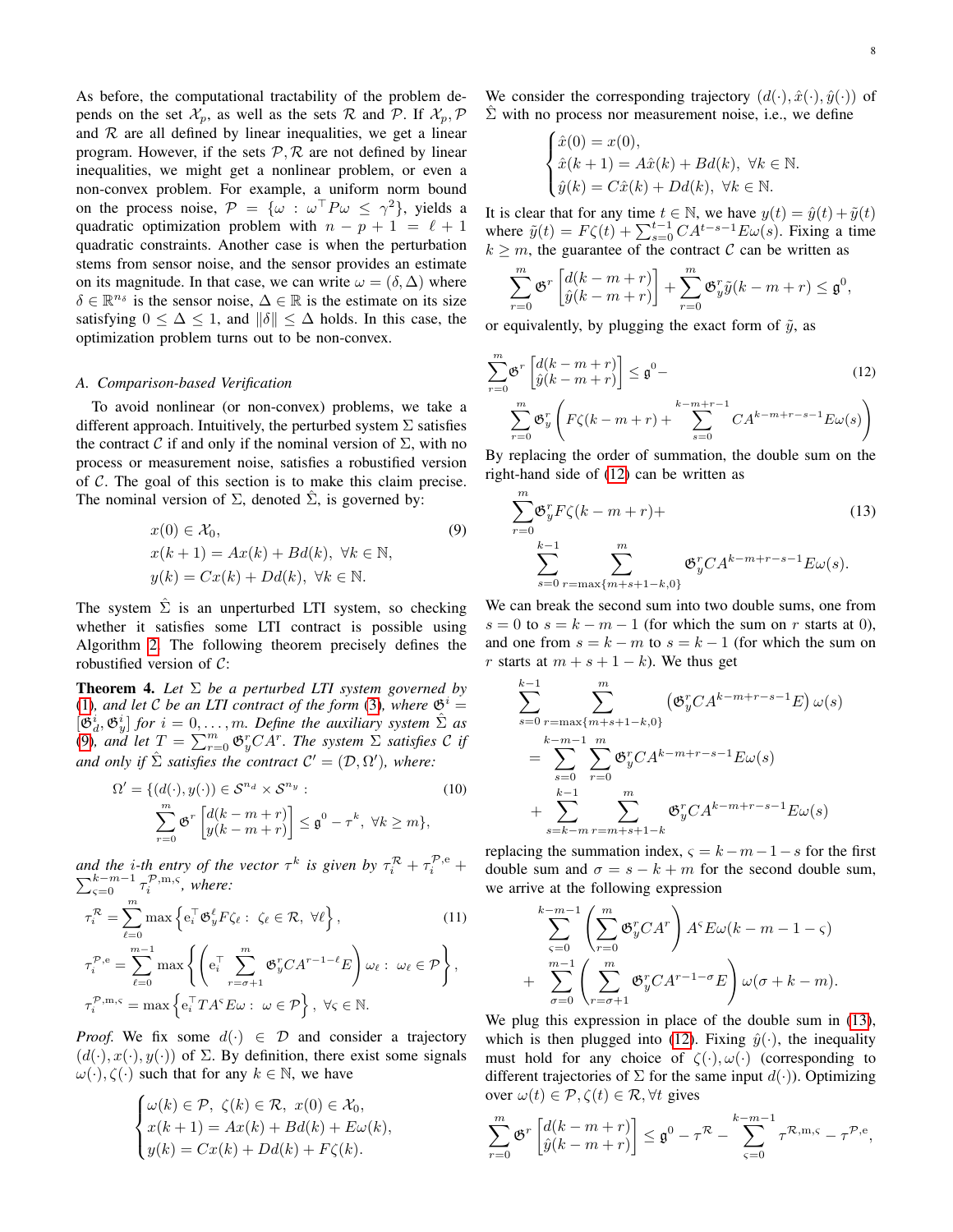concluding the proof.

Loosely speaking, the result of Theorem [4](#page-7-0) transfers the effect of perturbations from the system to the contract. In (11),  $\tau_i^{\mathcal{R}}$  captures the effect of measurement noise, whereas  $\tau_i^{\mathcal{P},\text{e}}$  and  $\tau_i^{\mathcal{P},\text{m},\sigma}$  account for the effect of process noise (whose effect propagates through time). The theorem therefore prescribes a comparison-based method of asserting that a perturbed LTI system  $\Sigma$  satisfies a given time-invariant contract C. Namely, we can check that an auxiliary (unperturbed) LTI system  $\hat{\Sigma}$  satisfies another, robustified contract  $\hat{\mathcal{C}}'$ . The contract  $\mathcal{C}' = (\mathcal{D}, \Omega')$  is defined by *time-dependent* linear inequalities, as the vector  $\tau^k$  explicitly depends on k. As a result, the methods exhibited in Section [III](#page-3-0) are ineffective, as they assume the contract is time-invariant. In the next section, we overcome this problem using refinement and approximation.

## *B. Tractability through Refinement and Approximation*

In order to overcome the problem of time-dependence, and to use the methods of Section [III,](#page-3-0) we refine  $C'$  by a timeinvariant contract  $\hat{\mathcal{C}} = (\mathcal{D}, \hat{\Omega})$ , where:

$$
\hat{\Omega} = \{ (d(\cdot), y(\cdot)) \in \mathcal{S}^{n_d} \times \mathcal{S}^{n_y} : \qquad (14)
$$
\n
$$
\sum_{r=0}^{m} \mathfrak{G}^r \left[ \begin{matrix} d(k-m+r) \\ y(k-m+r) \end{matrix} \right] \leq \mathfrak{g}^0 - \tau^{\infty}, \ \forall k \geq m \},
$$

and we define  $\tau_i^{\infty} = \tau_i^{\mathcal{R}} + \tau_i^{\mathcal{P},e} + \sum_{\varsigma=0}^{\infty} \tau_i^{\mathcal{P},\text{m},\varsigma}$ . It is obvious that  $\hat{\mathcal{C}} \preccurlyeq \mathcal{C}'$  if  $\tau_i^{\mathcal{P},m,\varsigma} \geq 0$ , which is guaranteed if  $0 \in \mathcal{P}$ . In fact,  $C'$  is the "largest" or "most lenient" time-invariant contract which refines  $C'$ . However, this raises a new problem - computing the vector  $\tau^{\infty}$  requires computing the  $\tau_i^{\mathcal{P},\text{m},\varsigma}$  for all  $\varsigma \in \mathbb{N}$  and all i, i.e., it requires solving infinitely many optimization problems. We address this issue by truncating the infinite sum and overestimating its tail. This approach is formalized in the following theorem:

<span id="page-8-1"></span>Proposition 2. *Suppose the assumptions of Theorem [4](#page-7-0) hold, and let*  $\hat{\mathcal{C}} = (\mathcal{D}, \hat{\Omega})$  *be as in* [\(14\)](#page-8-3)*. Assume that for some*  $N_0 \in \mathbb{N}$ , the matrix  $A^{N_0}$  is contracting, i.e., the operator *norm*  $||A^{N_0}||$  *is strictly smaller than* 1*. Moreover, assume that*  $P, R$  *are bounded sets. Then for any i,*  $\tau_i^{\infty} < \infty$ *. Furthermore, define*  $M_{\mathcal{P}} = \max_{\omega \in \mathcal{P}} ||\omega||$  *and*  $K_{A,N_0} =$  $1 + ||A|| + ... + ||A^{N_0-1}||$ *. Then for any*  $\epsilon > 0$ *, if we define a contract*  $\hat{\mathcal{C}}_{\epsilon} = (\mathcal{D}, \hat{\Omega}_{\epsilon})$  by:

$$
\hat{\Omega}_{\epsilon} = \{ (d(\cdot), y(\cdot)) \in \mathcal{S}^{n_d} \times \mathcal{S}^{n_y} : \qquad (15)
$$
\n
$$
\sum_{r=0}^{m} \mathfrak{G}^r \begin{bmatrix} d(k-m+r) \\ y(k-m+r) \end{bmatrix} \leq \mathfrak{g}^0 - \tau^{\epsilon}, \ \forall k \geq m \},
$$

then  $\hat{\mathcal{C}}_{\epsilon} \preccurlyeq \hat{\mathcal{C}}$ , where the entries of the vector  $\tau^{\epsilon}$  are defined *by:*

$$
\tau_i^\epsilon = \tau_i^\mathcal{R} + \tau_i^{\mathcal{P},\mathrm{e}} + \sum_{\varsigma=0}^{N(\epsilon,i)-1} \tau_i^{\mathcal{P},\mathrm{m},\varsigma} + \epsilon,
$$

*and:*

$$
N(\epsilon, i) = \max \left\{ \left\lceil N_0 \log_{\frac{1}{\|A^{N_0}\|}} \left( \frac{\|T^\top e_i\| \|E\| K_{A, N_0} M_{\mathcal{P}}}{(1 - \|A^{N_0}\|) \epsilon} \right) \right\rceil, N_0 \right\}
$$
(16)

*Proof.* It is enough to show that for any i, the inequality  $\tau_i^{\infty} \leq$  $\tau_i^{\epsilon}$  holds, or equivalently, that  $\sum_{s=N(i,\epsilon)}^{\infty} \tau_i^{p,m,s} \leq \epsilon$  holds. For any  $\varsigma \in \mathbb{N}$ , we have:

$$
\tau_i^{\mathcal{P}, \mathbf{m}, \varsigma} = \max \left\{ e_i^{\top} T A^{\varsigma} E \omega : \ \omega \in \mathcal{P} \right\} \tag{17}
$$

$$
\leq \| A^{\varsigma} \| \| E \| \| T^{\top} e_i \| M_{\mathcal{P}}
$$

By using the inequality  $||A^{aN_0+b}|| \leq ||A^{N_0}||^a ||A||^b$  for  $a, b \in$ N, we conclude that:

$$
\sum_{\varsigma=N(i,\epsilon)}^{\infty} \|A^{\varsigma}\| \le \left(\sum_{t=0}^{N_0-1} \|A\|^{t}\right) \left(\sum_{\varsigma=N(i,\epsilon)/N_0}^{\infty} \|A^{N_0}\|^{\varsigma}\right)
$$
  

$$
\le K_{A,N_0} \frac{\|A^{N_0}\|^{N(i,\epsilon)/N_0}}{1 - \|A^{N_0}\|},
$$

where we use  $||A^{N_0}|| < 1$ . Thus, we get:

$$
\sum_{\varsigma=N(i,\epsilon)}^{\infty} \tau_i^{\mathcal{P},\mathbf{m},\varsigma} \leq \|T^{\top}e_i\| \|E\| K_{A,N_0} M_{\mathcal{P}} \frac{\|A^{N_0}\|^{N(i,\epsilon)/N_0}}{1 - \|A^{N_0}\|}
$$

plugging in  $N(i, \epsilon)$  from [\(16\)](#page-8-4), we conclude that the expression on the right hand side is smaller or equal than  $\epsilon$ , as desired.  $\Box$ 

<span id="page-8-3"></span>Theorem [4](#page-7-0) and Proposition [2](#page-8-1) suggest the following comparison-based algorithm for verification for perturbed systems, at least when the assumptions of Proposition [2](#page-8-1) hold:

# <span id="page-8-0"></span>Algorithm 3 Verification for Perturbed Systems

**Input:** An LTI contract  $C$  of the form [\(3\)](#page-3-4), a perturbed system  $\Sigma$  of the form [\(1\)](#page-2-1), and a conservatism parameter  $\epsilon > 0$ . **Output:** A boolean variable  $\mathfrak{b}_{\mathcal{C},\Sigma}$ .

- 1: Define the auxiliary noiseless system  $\Sigma$ .
- 2: for each  $i$  do,
- 3: Compute  $N(\epsilon, i)$  as in [\(16\)](#page-8-4).
- 4: Compute  $\tau_i^{\mathcal{R}}, \tau_i^{\mathcal{P},e}$  and  $\tau_i^{\mathcal{P},m,s}$  according to [\(11\)](#page-7-4) for  $\varsigma = 0, 1, \ldots, N(\epsilon, i) - 1$ .

5: Compute 
$$
\tau_i^{\epsilon} = \tau_i^{\mathcal{R}} + \tau_i^{\mathcal{P},e} + \sum_{\varsigma=0}^{N(\epsilon,i)-1} \tau_i^{\mathcal{P},m,\varsigma} + \epsilon
$$
.  
6: **end for**

 $\Box$ 

- 7: Define the contract  $\hat{\mathcal{C}}_{\epsilon} = (\mathcal{D}, \hat{\Omega}_{\epsilon})$  as in [\(15\)](#page-8-5).
- 8: Run Algorithm [2](#page-6-0) for the system  $\hat{\Sigma}$  and the contract  $\hat{\mathcal{C}}_{\epsilon}$ , outputting the answer  $\mathfrak{b}_{\hat{C}_{\epsilon},\hat{\Sigma}}$ .
- 9: **Return**  $\mathfrak{b}_{\mathcal{C},\Sigma} = \mathfrak{b}_{\hat{\mathcal{C}}_{\epsilon},\hat{\Sigma}}$ .

# <span id="page-8-5"></span><span id="page-8-2"></span>*C. Properties of Algorithm [3](#page-8-0)*

The rest of this section is devoted to studying the correctness, the assumptions, the conservatism, and the computational complexity of Algorithm [3.](#page-8-0) First, we claim that the algorithm correctly verifies satisfaction:

Theorem 5 (Correctness). *Suppose the assumptions of Theorem* [4](#page-7-0) *hold. If Algorithm* [3](#page-8-0) *outputs*  $\mathfrak{b}_{\mathcal{C},\Sigma} = \text{true}$ *, then*  $\Sigma \models \mathcal{C}$ *.* 

<span id="page-8-4"></span>*Proof.* Algorithm [3](#page-8-0) outputs  $b_{C,\Sigma}$  = true if and only if Al-gorithm [2,](#page-6-0) when applied on the nominal system  $\Sigma$  and the robustified contract  $\hat{\mathcal{C}}_{\epsilon}$ , outputs  $\mathfrak{b}_{\hat{\mathcal{C}}_{\epsilon},\hat{\Sigma}}$  = true. In that case, Theorem [2](#page-5-0) implies that  $\hat{\Sigma} \models \hat{\mathcal{C}}_{\epsilon}$ , hence  $\hat{\Sigma} \models \mathcal{C}'$  as  $\hat{\mathcal{C}}_{\epsilon} \preccurlyeq \hat{\mathcal{C}} \preccurlyeq \hat{\mathcal{C}}'$ . Thus, Theorem [4](#page-7-0) implies that  $\Sigma \models C$ .  $\Box$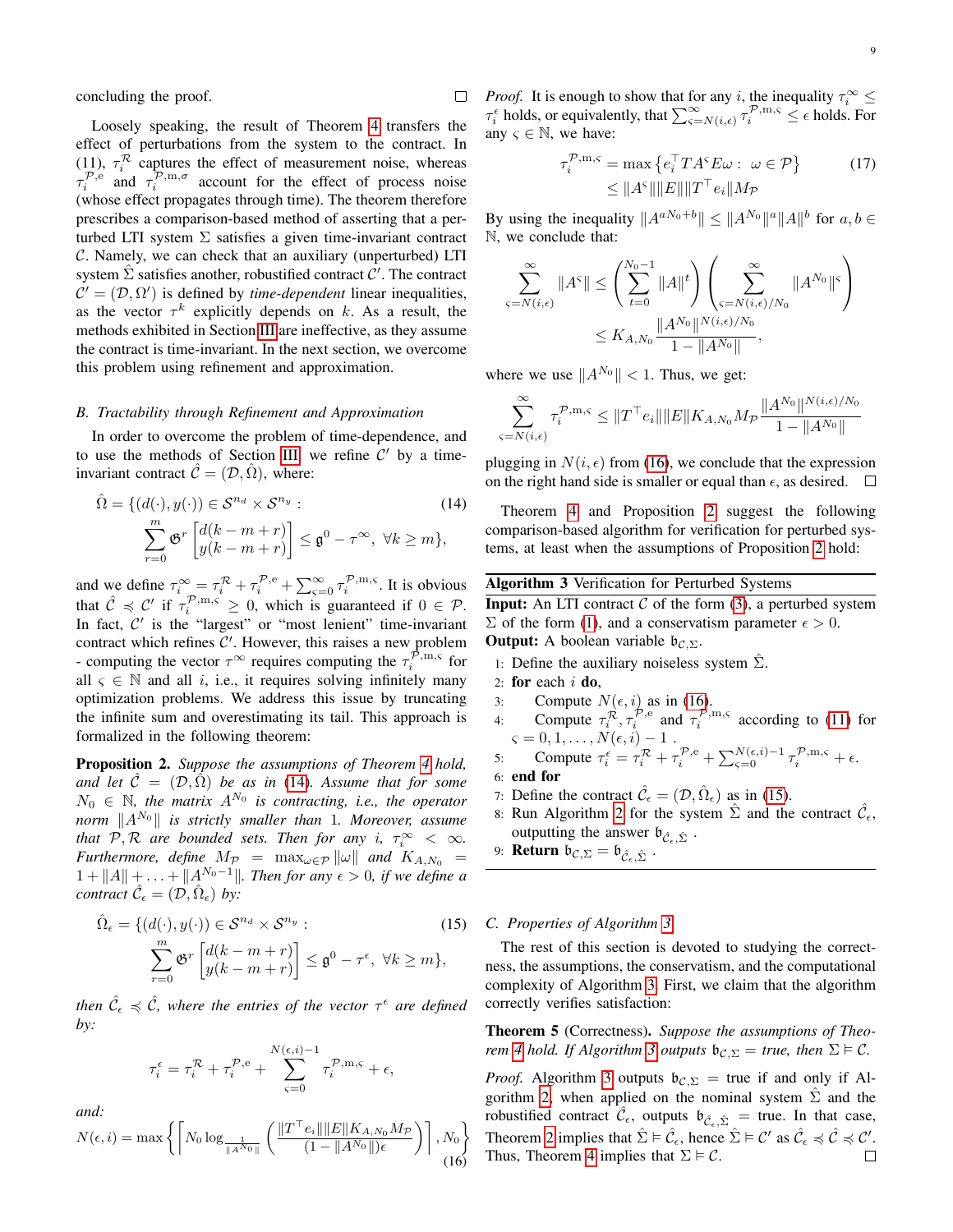$\Box$ 

We now study the assumptions of Algorithm [3,](#page-8-0) claiming they are not too strict.

<span id="page-9-1"></span>Theorem 6 (Generality of Assumptions). *Suppose the assumptions of Theorem [4](#page-7-0) hold. Then:*

- *There exists*  $N_0 \in \mathbb{N}$  *such that*  $||A^{N_0}|| < 1$  *if and only if* A *is a strictly stable matrix, i.e., all of its eigenvalues are inside the open unit disc in the complex plane.*
- *Suppose that* A *is not strictly stable, that*  $0 \in \mathcal{R}$ *, and that the set* P *contains a neighborhood of the origin. Suppose further that* E *has full row rank and that the* image of  $T^{\top}$  is not contained within the stable subspace *of* A. Moreover, assume that for some  $d_0, d_1, \ldots, d_m$ , the *following set is bounded and non-empty:*

$$
Q = \left\{ (y_0, \dots, y_m) : \sum_{r=0}^m \mathfrak{G}^r \begin{bmatrix} d_r \\ y_r \end{bmatrix} \leq \mathfrak{g}^0 \right\}.
$$
  
Then  $\Sigma \nvDash \mathcal{C}.$ 

The first claim implies the algorithm is applicable for strictly stable systems, and the second shows that systems which are not strictly stable cannot satisfy compact specifications, at least generically (as the matrix  $T$  depends on the constraints).

*Proof.* We prove the claims in order. First, we denote the spectral radius of the matrix A by  $\rho(A) = \max\{|\lambda| : \exists v \neq 0\}$  $0, Av = \lambda v$ . This is the maximum absolute value of an eigenvalue of A. By definition, A is strictly stable if and only if  $\rho(A)$  < 1. Moreover, Gelfand's formula states that  $\lim_{n\to\infty} ||A^n||^{1/n} = \inf_{n\geq 1} ||A^n||^{1/n} = \rho(A)$  [\[42\]](#page-14-27). Thus, there exists some  $N_0 \in \mathbb{N}$  such that  $||A^{N_0}|| < 1$  if and only if  $\rho(A)$  < 1, as claimed.

The proof of the second claim is relegated to the appendix, as it is a bit more involved. We will, however, give a sketch of the proof here. First, we show that most entries of the vector  $\tau^k$ grow arbitrarily large as  $k$  grows to infinity. Namely, we show that the *i*-th entry grows arbitrarily large if  $T^{\top}e_i$  is outside the stable subspace of  $A$ . In the second stage, we use this to show that the inequality defining the set  $\Omega'$  in [\(10\)](#page-7-5) defines an empty set if  $k$  is large enough. We will then conclude from Theorem [4](#page-7-0) that  $\Sigma \not\vdash \mathcal{C}$ . П

Next, we study the algorithm's approximation properties:

Theorem 7. *Suppose that the assumptions of Theorem [4](#page-7-0) hold. Let*  $n, \ell \in \mathbb{N}$  *such that*  $n \geq \ell \geq m - 1$ *, and let*  $\epsilon > 0$ *. We denote the problems* [\(7\)](#page-4-4) *associated with*  $\hat{\Sigma} \models \hat{\mathcal{C}}$  *and*  $\hat{\Sigma} \models \hat{\mathcal{C}}_{\epsilon}$  *by and*  $V_{n,\ell}$  *and*  $V_{n,\ell|\epsilon}$  *respectively, and their values by*  $\theta_{n,\ell}$  *and*  $\theta_{n,\ell|\epsilon}$ . If  $\theta_{n,\ell|\epsilon} > \epsilon$ , then  $\theta_{n,\ell} > 0$ . In particular, Algorithm [2](#page-6-0) *would declare that*  $\hat{\Sigma} \nvDash \hat{C}$ *.* 

In other words, the parameter  $\epsilon$  serves as a tunable conservatism parameter for the approximation  $\hat{C}_{\epsilon} \preccurlyeq \hat{C}$ .

*Proof.* We let  $\mathbb{X}_{n,\ell}$  denote the feasible set of  $V_{n,\ell}$ , and  $\mathbb{X}_{n,\ell|\epsilon}$  denote the feasible set of  $V_{n,\ell|\epsilon}$ . By construction,  $\tau_i^{\epsilon} - \epsilon \leq \tau_i^{\infty} \leq \tau_i^{\epsilon}$  holds for every *i*. Thus, by definition of the contracts  $\hat{\mathcal{C}}, \hat{\mathcal{C}}_{\epsilon}$ , we conclude that  $\mathbb{X}_{n,\ell} \supseteq \mathbb{X}_{n,\ell|\epsilon}$ , as the constraints corresponding to the assumptions and the dynamics are identical, but the constraints corresponding to the guarantees are stricter. Moreover, fixing some index  $i$  in the cost function, the two problems  $V_{n,\ell}, V_{n,\ell|\epsilon}$  have the same cost function up to a constant, equal to  $\tau_i^{\infty} - \tau_i^{\epsilon}$ .

Choose an index i such that at the optimal solution of  $V_{n,\ell|\epsilon}$ , the maximum of the cost function is attained at the index i. As both  $V_{n,\ell|\epsilon}$  and  $V_{n,\ell}$  are maximization problems, we yield:

$$
\theta_{n,\ell} \geq \theta_{n,\ell|\epsilon} + \tau_i^\infty - \tau_i^\epsilon \geq \theta_{n,\ell|\epsilon} - \epsilon > 0
$$

as claimed.

Lastly, we shed light on the computational complexity of the algorithm. As before, we denote the depth of the contract  $\mathcal C$  as  $m$ , and the observability index of the noiseless system  $\hat{\Sigma}$  by  $\nu$ . The algorithm revolves around solving optimization problems of three different kinds:

- i) Solving the linear programs determining whether  $\hat{\Sigma} \models \hat{\mathcal{C}}_{\epsilon}$ . There are a total of  $\max\{\nu, m\} + 1$  linear programs, of dimension at most  $(n_d + n_y + n_x)(\max\{\nu, m\} + 1)$ .
- ii) Solving  $M_{\mathcal{P}} = \max_{\omega \in \mathcal{P}} ||\omega||$  to compute  $N(\epsilon, i)$ .
- iii) Solving the optimization problems in [\(11\)](#page-7-4). We need to solve a total of  $\sum_i (N(\epsilon, i) + 2m + 1)$  problems.

Solving the optimization problem (i) can be done very quickly using off-the-shelf optimization software, e.g., Yalmip [\[38\]](#page-14-23). The tractability of the problems (ii) and (iii) depends on the exact form of  $P$ ,  $R$ . However, solving them is much more simple than solving [\(8\)](#page-6-3) for four main reasons:

First, these problems consider a single instance of  $\omega$  or  $\zeta$  at any given time, meaning that they are of a significantly lower dimension than [\(8\)](#page-6-3), and they include far less constraints.

Second, the cost functions of these maximization problems are convex, meaning that the maximum is achieved on an extreme point of the set  $P$  or  $R$  [\[43,](#page-14-28) Theorem 32.2]. Thus, even if the sets  $P$ ,  $R$  are not convex, we can replace them by their convex hulls without changing the value of the problem. In other words, the convex relaxations of these optimization problems have the same value as the original problems.

Third, even if the sets  $P, R$  (or their convex hulls) are not defined using linear or quadratic inequalities, so standard LP and quadratic programming methods cannot be used, we can still use gradient-based, duality-based or interior-point-based methods. These methods will converge much faster for the optimization problems (ii) and (iii) than for the problem [\(8\)](#page-6-3), due to the reduced dimension.

Lastly, the simplicity of the optimization problems (ii) and (iii) allows one to give closed-form formulae for the solution if  $P$ ,  $R$  are described using simple terms, thus eliminating the need for a numerical solution of the problems. Indeed, the following proposition gives closed-form solution to the optimization problems appearing in [\(11\)](#page-7-4) and in Proposition [2:](#page-8-1)

<span id="page-9-0"></span>**Proposition 3.** *Consider a set*  $\mathcal{H} \subseteq \mathbb{R}^q$ . We take a vector  $b \in$  $\mathbb{R}^q$ , and define  $M_b = \max_{z \in \mathcal{H}} b^\top z$  and  $M_{\parallel} = \max_{z \in \mathcal{H}} ||z||$ .

- If  $\mathcal{H} = \{z : z^\top H z \leq \gamma^2\}$  for some positive-definite *matrix* H and  $\gamma > 0$ , then  $M_b = \gamma ||H^{-1/2}b||$  and  $M_{\parallel} =$  $\gamma \| H^{-1/2} \|$
- *If* H *is a bounded polyhedral set given in vertex representation,*  $\mathcal{H} = \{ F \lambda : \mathbb{1}^\top \lambda = 1, \lambda \geq 0 \}$ *, then*  $M_b = \max_i \mathbf{e}_i^\top F^\top b$  and  $M_{\parallel} = \max_i \|F\mathbf{e}_i\|$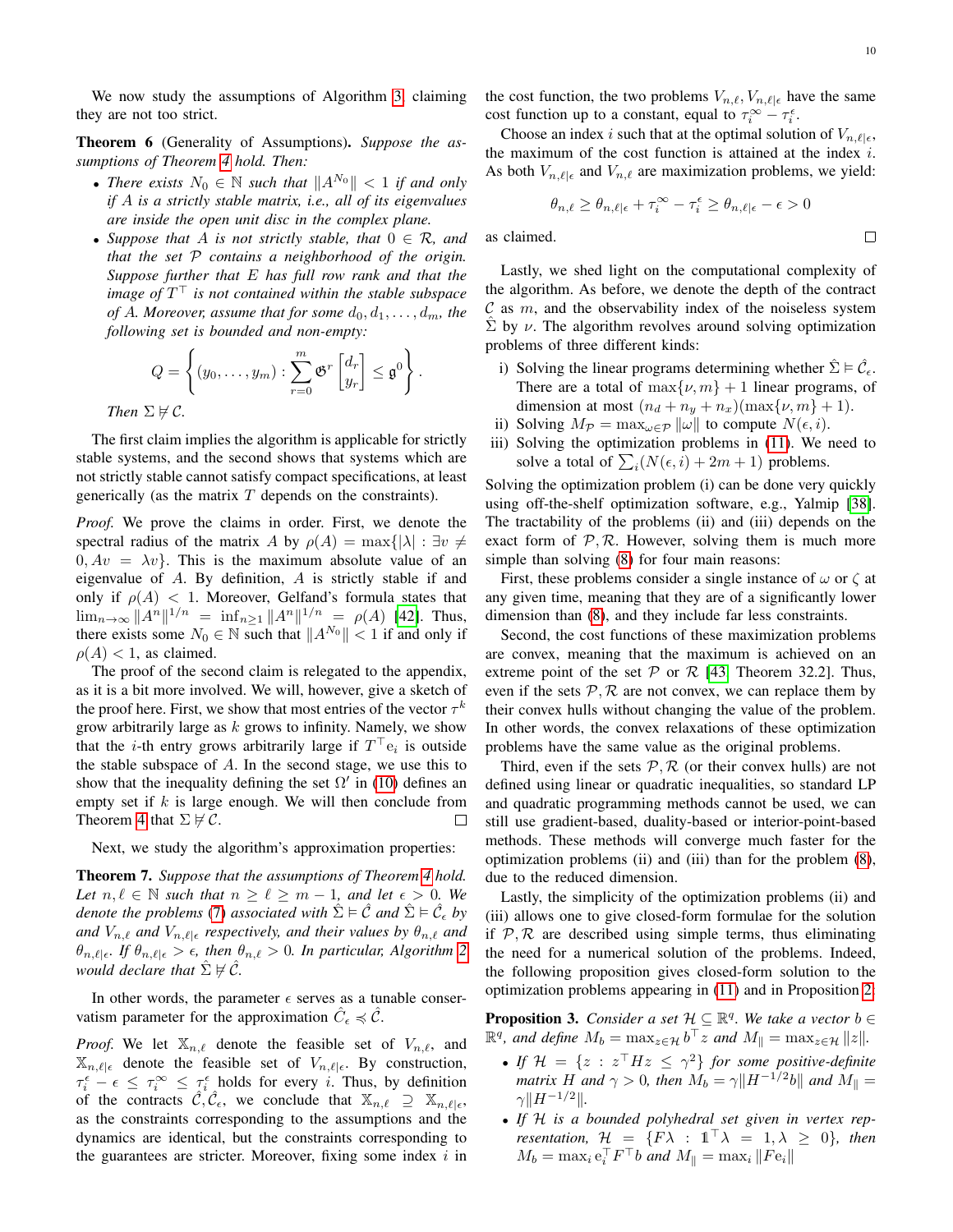*Proof.* For the first case, we note that  $z^{\top}Hz \leq \gamma^2$  if and only if  $||v|| \leq \gamma$ , where  $z = H^{-1/2}v$ . Thus:

$$
M_b = \gamma \max_{\|v\| \le 1} (H^{-1/2}b)^{\top} v = \gamma \|H^{-1/2}b\|,
$$
  

$$
M_{\|} = \gamma \max_{\|v\| \le 1} \|H^{-1/2}v\| = \gamma \|H^{-1/2}\|
$$

For the second case, the result follows from the fact that the maximum of a convex function on a bounded polyhedral set is attained at one of its vertices [\[43,](#page-14-28) Theorem 32.2]. П

We make one last remark about the number  $N(\epsilon, i)$ , which dictates the number of problems [\(11\)](#page-7-4) we have to solve.

**Remark 5.** *In Algorithm [3,](#page-8-0) we compute*  $N(\epsilon, i)$  *using* [\(16\)](#page-8-4)*, which depends on a number*  $N_0$  *such that*  $||A^{N_0}|| < 1$ . *First, the number*  $N(\epsilon, i)$  *depends logarithmically on*  $1/\epsilon$ , *meaning that the algorithm is computationally tractable even for extremely small values of*  $\epsilon$ *. Second, if A is strictly stable, then there exist infinitely many*  $N_0$  *such that*  $||A^{N_0}|| < 1$ . *Moreover,*  $N(\epsilon, i) \geq N_0$  *holds by definition. Thus, we can iterate over different values of*  $N_0$  *to find the smallest possible value of*  $N(\epsilon, i)$  *for fixed*  $\epsilon$  *and i*. See Algorithm [4](#page-10-1) *for details.* 

<span id="page-10-1"></span>**Algorithm 4** Computing the Optimal Threshold  $N(\epsilon, i)$ **Input:** A stable matrix A, a matrix C, matrices  $\{\mathfrak{G}_y^r\}_{r=0}^m$ , a perturbation set  $P$ , and a parameter  $\epsilon > 0$ **Output:** An optimal value of  $N(\epsilon, i)$ . 1: Compute  $T = \sum_{r=0}^{m} \mathfrak{G}_{y}^{r} C A^{r}$  and  $M_{\mathcal{P}} = \max_{\omega \in \mathcal{P}} ||\omega||$ . 2: Put  $N_0 = 1$ ,  $N_{\text{opt}}^{\epsilon, i} = \infty$ , and  $K_{A, N_0} = 0$ . 3: while  $N_0 \leq N_{\text{opt}}^{\epsilon, i}$  do 4: Add  $||A^{N_0-1}||$  to the value of  $K_{A,N_0}$ . 5: **if**  $||A^{N_0}|| < 1$  then 6: Compute  $N(\epsilon, i)$  according to [\(16\)](#page-8-4). 7: Assign the value  $\min\{N_{\text{opt}}^{\epsilon,i}, N(\epsilon, i)\}\)$  to  $N_{\text{opt}}^{\epsilon,i}$ . 8: end if 9: Assign the value  $N_0 + 1$  to  $N_0$ . 10: end while 11: **return**  $N_{\text{opt}}^{\epsilon,i}$ 

## V. NUMERICAL EXAMPLES

<span id="page-10-0"></span>In this section, we apply the presented verification algorithm in two case studies. The first deals with a twovehicle autonomous driving scenario, and the second deals with formation control for multi-agent systems.

#### *A. Two-Vehicle Leader-Follower system*

We consider two vehicles driving along a single-lane high-way, as in Fig. [1.](#page-10-2) We are given a headway  $h > 0$ , and our goal is to verify that the follower keeps at least the given headway from the leader. Denoting the position and velocity of the follower as  $p_f(k)$ ,  $v_f(k)$ , and the position and velocity of the leader as  $p_l(k), v_l(k)$ , the follower vehicle keeps the headway if and only if  $p_f(k)-p_l(k)-hv_l(k) \geq 0$  holds at any time  $k \in \mathbb{N}$ . This scenario has been studied in [\[37\]](#page-14-22) where the follower is assumed to have a known and unperturbed model. Here, we instead consider the same scenario for a follower with a perturbed model, affected by process noise.

We start by explicitly stating the contract on the follower. The input to the follower includes the position and velocity of the leader, i.e.,  $d(k) = [p_l(k), v_l(k)]^\top$ . The output from the follower includes its position and velocity, i.e.,  $y(k) =$  $[p_f (k), v_f (k)]^\top$ . For assumptions on the input, we assume the leader vehicle follows the kinematic laws with a bound on the acceleration, i.e., for any time  $k$ ,

$$
p_l(k+1) = p_l(k) + \Delta t v_l(k), \ v_l(k+1) = v_l(k) + \Delta t a_l(k),
$$
  

$$
a_l(k) \in [-a_{\min}, a_{\max}],
$$

where  $a_l(k)$  is the acceleration of of the leader vehicle at time k, and  $\Delta t > 0$  is the length of the discrete time-step. For guarantees, we specify that the headway is kept, i.e., that  $p_l(k) - p_f(k) - hv_f(k) \geq 0$  holds for any  $k \in \mathbb{N}$ . These specifications define a linear time-invariant contract  $C$  of depth  $m = 1$ , defined using the following matrices and vectors:

$$
\mathfrak{A}^{1} = \begin{bmatrix} 1 & 0 \\ -1 & 0 \\ 0 & 1 \\ 0 & -1 \end{bmatrix}, \ \mathfrak{A}^{0} = \begin{bmatrix} -1 & -\Delta t \\ 1 & \Delta t \\ 0 & -1 \\ 0 & 1 \end{bmatrix}, \ \mathfrak{a}^{0} = \begin{bmatrix} 0 \\ 0 \\ \Delta t a_{\max} \\ \Delta t a_{\min} \end{bmatrix},
$$

$$
\mathfrak{G}^{1} = \begin{bmatrix} 0 & 0 & 0 & 0 \end{bmatrix}, \ \mathfrak{G}^{0} = \begin{bmatrix} -1 & 0 & 1 & h \end{bmatrix}, \ \mathfrak{g}^{0} = \begin{bmatrix} 0 \end{bmatrix}.
$$

We now describe the dynamical control system governing the follower vehicle. The state of the follower includes only the position and the velocity,  $x(k) = [p_f(k), v_f(k)]^\top$ , meaning that the system has a state-observation, i.e.,  $y(k) = x(k)$ . We assume that the state evolves according to the kinematic laws:

$$
p_f(k+1) = p_f(k) + \Delta t v_f(k),
$$
  

$$
v_f(k+1) = v_f(k) + \Delta t a_f(k) + \omega(k),
$$

where  $a_f(k)$  is the acceleration of the follower, and  $\omega(k)$  is the process noise, which can be understood as the aggregation of exogenous forces acting upon the vehicle, e.g., wind, drag, and friction. The acceleration of the follower is taken according to the following control law:

$$
a_f(k) = \frac{p_l(k) - p_f(k) - hv_f(k)}{h\Delta t} + \frac{v_l(k) - v_f(k)}{h} - 1_{m/s^2},
$$

in which the acceleration is dictated by the current headway, the difference in speed between the vehicles, and a constant term added to enhance robustness. The closed-loop system is hence governed by:

$$
x(k+1) = Ax(k) + Bd(k) + w + E\omega(k), \ \omega(k) \in \mathcal{P},
$$
  

$$
y(k) = x(k), \ \mathcal{P} = \{\omega \in \mathbb{R} : |\omega| \le \Phi\}
$$

<span id="page-10-2"></span>

Fig. 1. Two vehicles on a single-lane highway.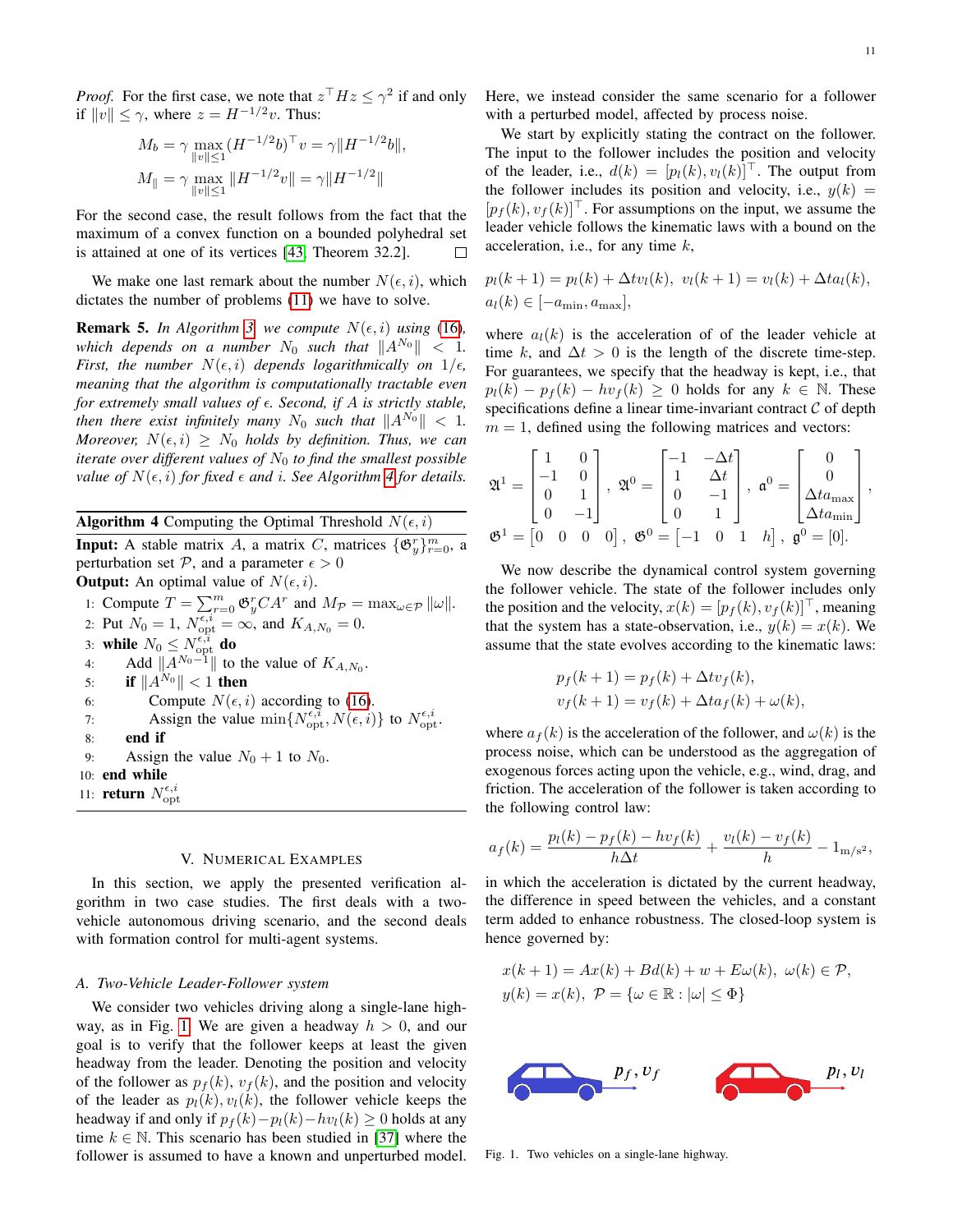where:

$$
A = \begin{bmatrix} 1 & \Delta t \\ -\frac{1}{h} & -\frac{\Delta t}{h} \end{bmatrix}, \ B = \begin{bmatrix} 0 & 0 \\ \frac{1}{h} & \frac{\Delta t}{h} \end{bmatrix}, \ E = \begin{bmatrix} 0 \\ 1 \end{bmatrix}, \ w = \begin{bmatrix} 0 \\ \Delta t \end{bmatrix}
$$

As for initial conditions, we follow Remark [1](#page-2-4) and choose the set of initial conditions depending on  $d(0) = [p_l(0), v_l(0)]$ . Namely, we assume that the headway at time  $k = 0$  satisfies  $p_l(0) - p_f(0) - hv_f(0) \geq 0.7.$ 

We want to prove that the follower satisfies the contract with the given assumption and guarantees for a specific choice of parameters, and we do so by running Algorithm [3.](#page-8-0) We choose the parameters  $\Delta t = 0.3$ s,  $h = 2$ s,  $a_{\text{max}} = a_{\text{min}} = 9.8$ m/s<sup>2</sup>,  $\Phi = 29$ cm and a conservatism parameter  $\epsilon = 10^{-12}$ .

In order to run Algorithm [3,](#page-8-0) we first verify that  $A$  is a strictly stable matrix. The eigenvalues of A can be numerically computed to be  $\lambda_1 = 0$  and  $\lambda_2 = 0.85$ , and all are inside the open unit disc in the complex plane. Thus the assumptions of Algorithm [3](#page-8-0) hold. Running the algorithm, and using Al-gorithm [4](#page-10-1) to compute the parameter  $N(\epsilon, 1)^1$  $N(\epsilon, 1)^1$  $N(\epsilon, 1)^1$  and Proposition [3](#page-9-0) to compute  $\tau^{\epsilon}$ , we find that  $N(\epsilon, 1) = 183$  and that  $\tau^{\epsilon}$  is given by  $\tau^{\epsilon} = 0.58$ . As instructed by Algorithm [3,](#page-8-0) we now run Algorithm [2](#page-6-0) for the system with no perturbation, i.e., the system given by the state-space representation defined by:

$$
x(k + 1) = Ax(k) + Bd(k) + w,
$$
  
\n
$$
y(k) = x(k),
$$
  
\n
$$
p_l(0) - p_f(0) - hv_f(0) \ge 0.6,
$$

and the robustified contract  $\hat{\Omega}_{\epsilon} = (\mathcal{D}, \hat{\Omega}_{\epsilon})$ , where the assumptions are given by  $\mathfrak{A}^1, \mathfrak{A}^0, \mathfrak{a}^0$  and the guarantees are given by  $\mathfrak{G}^1, \mathfrak{G}^0, \mathfrak{g}^0 - \tau^{\epsilon}$ . The observability index  $\nu$  is equal to 1 in this case, and the depth of the LTI contract  $\hat{\mathcal{C}}_{\epsilon}$  is  $m = 1$ . Thus,  $\iota = \max\{1, 1\} - 1 = 0$ , and we are required to solve a total of  $\iota + 2 = 2$  optimization problems,  $V_{0,0}$  and  $V_{1,0}$ . We use MATLAB's internal solver, linprog, to solve the linear programs, and find that  $\theta_{0,0} = -0.12 < 0$  and that  $\theta_{1,0} = -0.02 < 0$ . Thus, we conclude using Proposition [2](#page-8-1) that the perturbed system defining the follower satisfies the contract. We also report that the algorithm was run on a Dell Latitude 7400 computer with an Intel Core i5-8365U processor, and the total runtime was 0.15 seconds.

We demonstrate the fact that the follower satisfies the contract by simulation. We consider the following trajectory of the leader - its initial speed is about 110km/h, which is roughly kept for 30 seconds. It then starts to sway wildly for 30 seconds between  $20 - 30 \text{km/h}$  and  $110 \text{km/h}$ , braking and accelerating as hard as possible. Finally, it stops swaying and keeps its velocity for 30 more seconds. The velocity and acceleration of the leader can be seen in Fig. [2\(](#page-12-0)a) and [2\(](#page-12-0)b). In particular, the leader vehicle satisfies the assumptions of the contract. The follower starts 46m behind the leader, at a speed of 80km/h, meaning that the requirement on the initial condition is satisfied. We simulate the follower system for two cases, the first is where the noise  $\omega(k)$  is adversarial, choosing the worst case value at each time, and the second is where the noise  $\omega(k)$  distributes uniformly across  $\mathcal{P}$ . The results of the simulation can be seen in Fig. [2\(](#page-12-0)c)-(f). In particular, it can be seen that the headway in both cases is always at least  $h = 2s$ , i.e., the guarantees are satisfied.

## <span id="page-11-2"></span>*B. Formation Control for Double-Integrator Agents*

Formation control is a fundamental problem in the field of cooperative control, in which one tries to coordinate a collection of agents to achieve a certain spatial shape [\[44\]](#page-14-29). This canonical problem has many versions depending on the sensing capabilities of the agents, as well as the desired degrees of freedom for the achieved shape. In all instances of the problem, the desired spatial formation is defined "locally" by prescribing geometric constraints on each agent and agents adjacent to it, e.g., desired displacement [\[44\]](#page-14-29), distance [\[44\]](#page-14-29), or bearing [\[45\]](#page-14-30). The agents can then be maneuvered in space either by changing the geometric constraints, e.g., the desired displacement, or by assigning a few of the agents to be "leaders", and having the other agents follow suit.

In this case study, we focus on displacement-based formation control for a directed network of double integrator agents. Our goal is to verify that a given multi-agent system satisfies a contract, in which the guarantees imply that it approximately reaches the correct spatial formation. Ideally, one would dissect this contract on the multi-agent system into smaller contracts on the individual agents. However, we run the verification process while treating the system as a monolithic entity, as our goal in this case study is to show that the methods we presented can work well even for highdimensional systems.

We consider a network of  $n_V$  D-dimensional agents. The system can be described using a directed graph  $\mathcal{G} = (\mathcal{V}, \mathcal{E})$ , where the set of nodes  $V$  corresponds to the agents in the network, and the edges  $\mathcal{E} \subset \mathcal{V} \times \mathcal{V}$  define the sensing relations between the agents. Specifically, for two nodes  $i, j \in V$ , the edge  $(i, j)$  belongs to  $\mathcal E$  if and only if agent i can measure the state of agent j. We let  $n_E = |\mathcal{E}|$  be the number of edges in the graph.

The state of the *i*-th agent is given by  $[p_i, v_i]$ , where  $p_i \in$  $\mathbb{R}^D$  is the position of the agent, and  $v_i \in \mathbb{R}^D$  is its velocity. We choose one agent, denoted as  $1 \in V$ , to be the leader node, so it will move independently from all other agents, which will follow it in space while trying to keep the desired spatial shape. The input to the system is then given by  $d = [a_1, \delta]$  where  $a_1 \in \mathbb{R}^D$  is the acceleration of the leader node, and  $\delta \in \mathbb{R}^{n_E D}$ is a stacked vector consisting of the desired displacements. More precisely, for each edge  $(i, j) \in \mathcal{E}$ , the vector  $\delta_{ji} \in \mathbb{R}^D$ is the desired relative displacement from the  $j$ -th agent to the i-th agent. The output from the system consists of the positions, relative to the leader, i.e.,  $y = (p_i - p_1)_{i \in \mathcal{V}, i \neq 1}^2$  $y = (p_i - p_1)_{i \in \mathcal{V}, i \neq 1}^2$ . The guarantees we want to make are that the agents' displacements are close to the desired ones. Namely, we wish to guarantee that  $-(\mu_{\text{err}})_{ij} \leq p_i(k) - p_j(k) - \delta_{ji}(k) \leq (\mu_{\text{err}})_{ij}$  holds at any time  $k \in \mathbb{N}$ , where  $\mu_{\text{err}} \in \mathbb{R}^{Dn_E}$  is a constant vector defining the allowable error for each pair  $(i, j) \in \mathcal{E}$ . The entries  $(\mu_{err})_{ij}$ 

<span id="page-11-0"></span><sup>&</sup>lt;sup>1</sup>Note that here, the matrices  $\mathfrak{G}^0$ ,  $\mathfrak{G}^1$  only have one row, so we need to compute only a single parameter.

<span id="page-11-1"></span><sup>&</sup>lt;sup>2</sup>We choose the output as the relative position to avoid strict stability issues later, as formation control protocols are invariant to translating all of the agents in the same direction and by the same amount.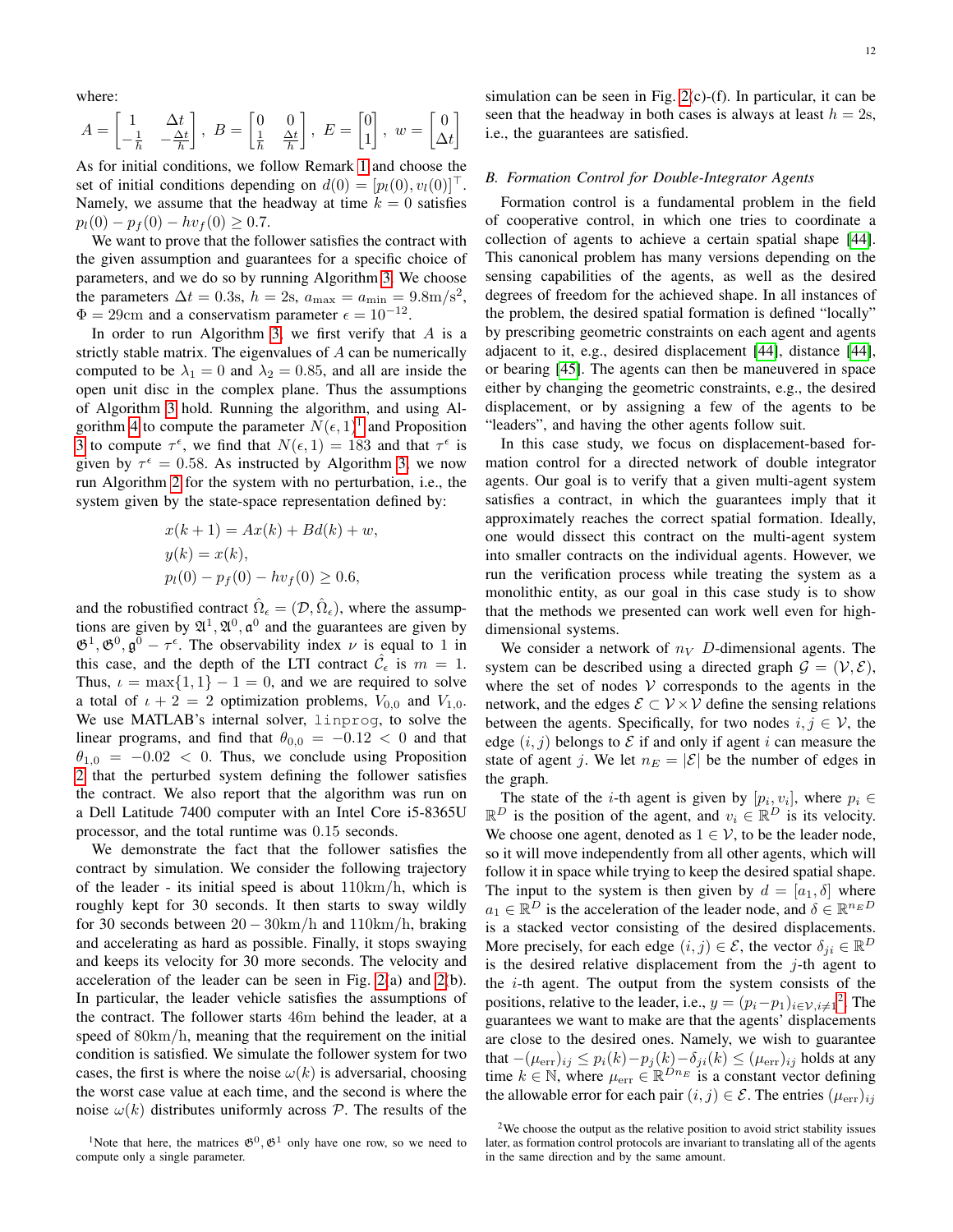13



<span id="page-12-0"></span>Fig. 2. Simulation of the two-vehicle leader-follower system. The black plots correspond to the leader, the blue plots correspond to the follower with worst-case process noise, and the red plots correspond to the follower with random process noise.

of the vector  $\mu_{\text{err}}$  can be chosen arbitrarily. However, if the graph  $G$  is a directed acyclic graph with large diameter, it is advisable to take the entries of  $\mu_{\text{err}}$  as different from one another, due to string-stability-like phenomena [\[46\]](#page-15-0).

As for the assumptions, a reasonable assumption on  $a_1 \in$  $\mathbb{R}^D$  can bound the maximum acceleration and deceleration of the agent in each spatial direction, i.e.,  $a_i(k) \in$  $[-a_{\min}, a_{\max}]^D$ . As for the desired displacements  $(\delta_{ij})_{(i,j)\in\mathcal{E}}$ , we make two assumptions. First, we assume that the desired displacements can only change by a bounded amount between time iterations. Namely, we assume that  $\|\delta_{ij}\|$  +  $1) - \delta_{ij}(k) \|_{\infty} \leq \mu_{diff}$  for any  $(i, j) \in \mathcal{E}$  and any time  $k \in \mathbb{N}$ , where  $\|\cdot\|_{\infty}$  is the sup-norm. Moreover, we assume that the desired displacements  $(\delta_{ij})_{(i,j)\in\mathcal{E}}$  are *consistent* with one another, i.e., that there exists a configuration in space attaining these displacements. If we let  $E \in \mathbb{R}^{n_V \times n_E}$  be the incidence matrix of the graph  $G$ , this demand is equivalent to  $\delta(k) \in \text{Im}(E^{\top} \otimes I_D)$ , were  $I_D \in \mathbb{R}^{D \times D}$  is the identity matrix and  $\otimes$  is the Kronecker product. By using the SVD decomposition<sup>[3](#page-12-1)</sup> of  $E^{\top}$ , we build a matrix  $P \in \mathbb{R}^{n_E \times n_E}$  such that  $\text{ker}(P) = \text{Im}(E^{\top})$ , and we can restate the consistency assumption as  $\begin{bmatrix} P \otimes I_D \\ -P \otimes I_D \end{bmatrix}^\top \delta(k) \leq 0$  for any time  $k \in \mathbb{N}$ . In particular, the contract defined by the assumptions and guarantees is LTI of depth 1.

As for the system, we assume that the agents are double

integrators, where all non-leader agents follow a linear control law. Namely, we assume that the position and velocity of the  $i$ -th agent evolve according to the following equations

$$
p_i(k + 1) = p_i(k) + \Delta t v_i(k),
$$
  

$$
v_i(k + 1) = v_i(k) + \Delta t a_i(k) + \omega_i(k),
$$

where the noise  $\omega_i(k) \in \mathbb{R}^D$  corresponds to unmodeled forces on the agent, and we assume that the Euclidean norm of  $\omega_i(k)$ is bounded by a tunable parameter  $\omega_{\text{max}}$ . Moreover, the control input  $a_i(k)$  for  $i \neq 1$  is given by the following linear law

$$
a_i(k) = \frac{1}{d_i^{\text{out}}} \sum_{j:(i,j)\in\mathcal{E}} \left( -\frac{p_i - p_j - \delta_{ji}}{\Delta t^2} - 2\frac{v_i - v_j}{\Delta t} \right),
$$

where  $d_i^{\text{out}}$  is the out-degree of the node *i*, i.e., the number of agents j such that  $(i, j) \in \mathcal{E}$ . Unfortunately, the equations above define an LTI system which is not strictly stable, as the system matrix  $A$  has  $2D$  eigenvectors with eigenvalue  $\lambda = 1$ , namely  $\begin{bmatrix} e_i \otimes I_D \ 0 \end{bmatrix}$  and  $\begin{bmatrix} 0 \\ e_i \otimes I_D \end{bmatrix}$ . These correspond to moving all agents in the same direction and by the same amount, and to adding the same vector to all of the agents' velocities, correspondingly. To overcome this problem and make Algorithm [3](#page-8-0) applicable for this problem, we define  $2(n_V - 1)$  new coordinates as  $q_i = p_i - p_1$  and  $u_i = v_i - v_1$ for  $1 \neq i \in V$ . A simple calculation shows that q, u evolve according to the following equations:

$$
q_i(k+1) = q_i(k) + \Delta t u_i(k),
$$
  

$$
u_i(k+1) = u_i(k) + \Delta t a_i(k) + \omega_i(k) - \Delta t a_1(k),
$$

<span id="page-12-1"></span><sup>&</sup>lt;sup>3</sup>More precisely, if  $E^{\top} = U \Sigma V^{\top}$  is the SVD decomposition, we define  $P = \tilde{\Sigma} U^{\dagger}$ , where  $\tilde{\Sigma} \in \mathbb{R}^{n_E \times n_E}$  is a diagonal matrix satisfying  $\tilde{\Sigma}_{ii} = 1$  if and only if  $\Sigma_{ii} = 0$ , and  $\tilde{\Sigma}_{ii} = 0$  otherwise.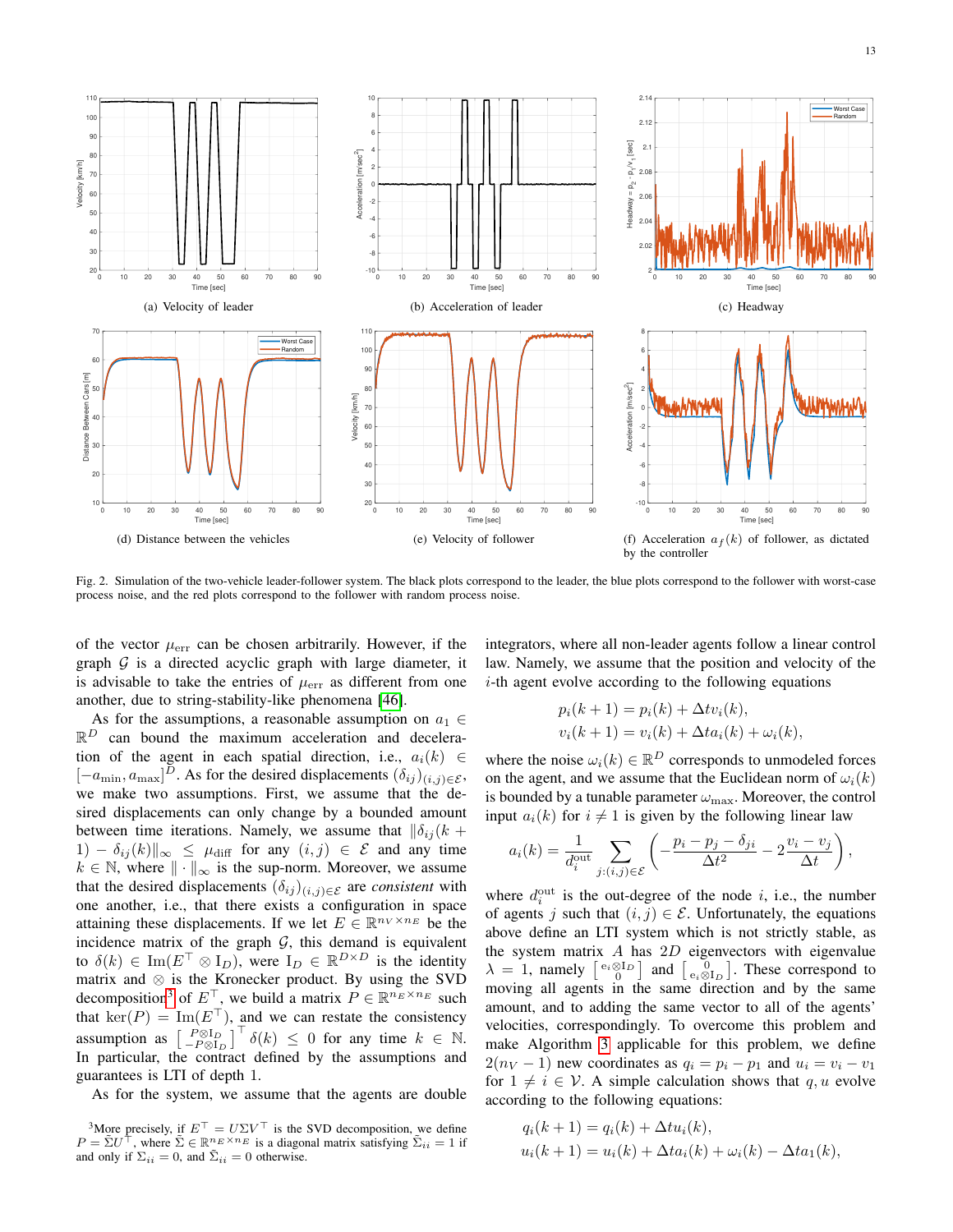where the control input is given by

$$
a_i(k) = \frac{1}{d_i^{\text{out}}} \sum_{j:(i,j)\in\mathcal{E}} \left( -\frac{q_i - q_j - \delta_{ji}}{\Delta t^2} - 2\frac{u_i - u_j}{\Delta t} \right),
$$

where we define  $q_1 = u_1 = 0 \in \mathbb{R}^D$ , and the output of the system is, as before, given by  $y = q$ . Thus, this is a perturbed LTI system with observability index equal to  $\nu = 2$ .

In order to verify whether the system satisfies the given contract, we choose certain values for the tunable parameters  $\Delta t$ ,  $a_{\text{max}}$ ,  $a_{\text{min}}$ ,  $\mu$ <sub>diff</sub>,  $\mu$ <sub>err</sub> and  $\omega$ <sub>max</sub>, and run Algorithm [3](#page-8-0) with Algorithm [4](#page-10-1) and  $\epsilon = 10^{-12}$ . The algorithms were executed on a Dell Latitude 7400 computer with an Intel Core i5-8365U processor for multiple values of  $n_V$  and different graphs  $\mathcal{G}$ . The runtimes are reported in Table [I.](#page-14-31) The table concerns two distinct cases. In the first, the graph  $G$  is chosen as a complete graph on  $n_V$  nodes. In this case, the runtime of the algorithm is about 10 minutes even for systems of order exceeding to 100, with thousands of assumptions and guarantees. Moreover, we can check whether the system satisfies the contract in about three hours even for systems of order roughly equal to 200, with almost 10000 assumptions and a few thousand guarantees.

In the second case, we choose the graph  $G$  by taking agents  $V = \{1, 2, \ldots, n_V\}$ , and taking a total of  $n_V$  edges defined as follows - we take  $(i+1, i)$  for all  $i = 1, 2, \ldots, \lfloor n_V/2 \rfloor$ , we also take  $(i, i+1)$  for  $i = |n_V/2|+ 1, \ldots, n_V -1$ , and lastly, we also take  $(n_V, 1)$ . One can see the graph G as a union of two paths, of lengths  $\lfloor n_V / 2 \rfloor$  and  $\lfloor n_V / 2 \rfloor$ , which coincide only at the first and the last node. The graph  $G$  can also be seen as a cycle, where we change the orientation of some of the edges. In this case, the matrices defining the system are sparse. As expected, the algorithm runs significantly faster in this case, terminating in under a minute even for a system of order roughly equal to 200.

## *C. Discussion*

We considered two numerical examples. The first numerical example considered a low-dimensional LTI system with interval uncertainty, whereas the second considered a very highdimensional system with non-polyhedral constraints on the perturbation. The runtimes reported in Table [I](#page-14-31) demonstrate the applicability of our approach even for extremely large systems and for specifications with many assumptions and guarantees.

We also compare our approach with other formal verification techniques. Trying to apply classical model-checking tools would first require us to build an abstraction of the system, which is a finite transition system [\[5\]](#page-13-4). This abstraction is almost always achieved either by discretizing the state space, by defining an equivalence relation using the signs of the values of the functions defining the guarantees, or by further refining either of the two. For the numerical example in Section [V-B](#page-11-2) with  $n = 50$  vertices and a cycle graph, both approaches result in finite transition systems with roughly  $10^{60}$ discrete states, rendering this approach as highly inapplicable.

Other approaches for verification rely on approximate simulation and bi-simulation, see [\[6\]](#page-13-5). These methods first quantify the distance between the system-under-test and a lowerdimensional system, and then solve the verification problem for the latter using other methods, e.g., discretization-based model checking or reachability analysis. However, the standard definition of bi-simulation cannot incorporate assumptions on the input other than  $u(k) \in \mathcal{U}, \forall k \in \mathbb{N}$ , and thus cannot be used for verifying specifications defined by LTI contracts of depth  $m \geq 1$ . Once bi-simulation will be properly extended to incorporate non-static assumptions on the input, it could be coupled with the theory presented in this work.

## VI. CONCLUSIONS

In this paper, we presented a framework for verifying assume/guarantee contracts defined by time-invariant linear inequalities for perturbed LTI systems. First, we defined the notion of LTI contracts of an arbitrary depth m. Second, we generalized the results of [\[37\]](#page-14-22) and provided an LPbased mechanism for verifying that a given unperturbed LTI system satisfies a general LTI contract of arbitrary depth  $m$ , namely Algorithm [2.](#page-6-0) Third, we presented a comparisonbased mechanism for verifying that a perturbed LTI system  $\Sigma$ satisfies an LTI contract of arbitrary depth. Namely, we showed that a perturbed system satisfies a contract with linear-time invariant guarantees if and only if the nominal version of the system (with no perturbations) satisfies a robustified version of the contract. Unfortunately, this robustified contract is timevarying, so we refined it by a tractable LTI contract, and then applied the LP-based tools for unperturbed systems to check whether the nominal LTI system satisfies it. This discussion resulted in Algorithm [3,](#page-8-0) and the correctness, the assumptions, the computational complexity and the approximation properties of the algorithm were studied. We exhibited the tools developed in two case studies, one considering autonomous driving, and one considering multi-agent systems. Future research can try and derive LP-based verification methods for a wider class of systems, including LTI hybrid systems, perturbed hybrid systems, and uncertain systems. Another possible avenue for future research is building semi-definite programming-based tools for contracts defined using quadratic or LMI-based inequalities. Lastly, one could try to construct LP-based tools supporting the modular framework of contract theory, namely refinement and composition, extending the tools presented in [\[37\]](#page-14-22).

#### **REFERENCES**

- <span id="page-13-0"></span>[1] D. R. Wallace and R. U. Fujii, "Software verification and validation: an overview," *IEEE Software*, vol. 6, no. 3, pp. 10–17, 1989.
- <span id="page-13-1"></span>[2] C. Baier and J.-P. Katoen, *Principles of model checking*. MIT press, 2008.
- <span id="page-13-2"></span>[3] M. Y. Vardi, "An automata-theoretic approach to linear temporal logic," in *Logics for Concurrency*, pp. 238–266, Springer, 1996.
- <span id="page-13-3"></span>[4] P. Tabuada, *Verification and control of hybrid systems: a symbolic approach*. Springer Science & Business Media, 2009.
- <span id="page-13-4"></span>[5] C. Belta, B. Yordanov, and E. A. Gol, *Formal methods for discrete-time dynamical systems*, vol. 15. Springer, 2017.
- <span id="page-13-5"></span>[6] A. Girard and G. J. Pappas, "Approximation metrics for discrete and continuous systems," *IEEE Transactions on Automatic Control*, vol. 52, no. 5, pp. 782–798, 2007.
- [7] A. Girard, G. Pola, and P. Tabuada, "Approximately bisimilar symbolic models for incrementally stable switched systems," *IEEE Transactions on Automatic Control*, vol. 55, no. 1, pp. 116–126, 2009.
- <span id="page-13-6"></span>[8] T. Wongpiromsarn, U. Topcu, and R. M. Murray, "Receding horizon control for temporal logic specifications," in *Proceedings of the 13th ACM international conference on Hybrid systems: computation and control*, pp. 101–110, 2010.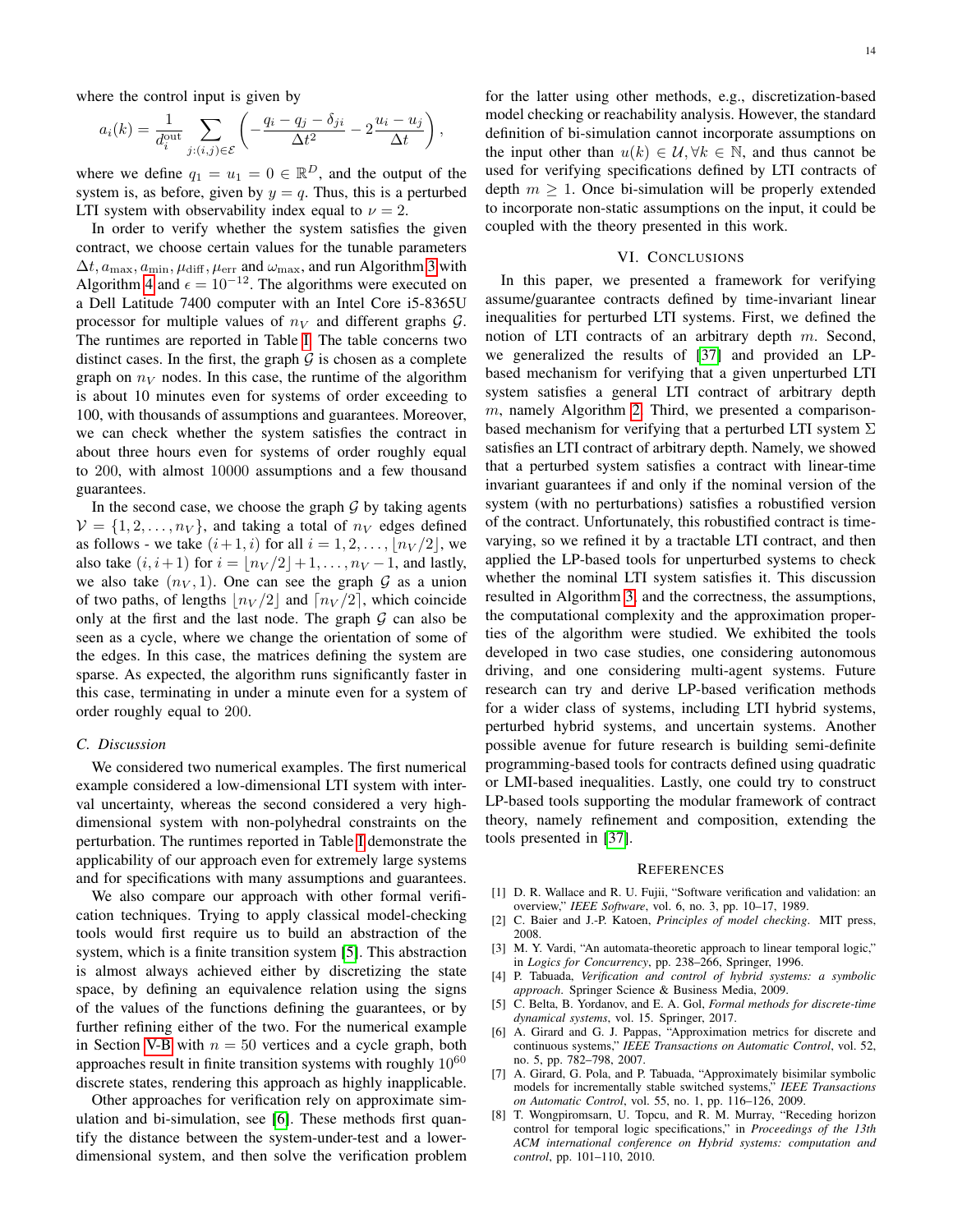| $n_V$ | $n_E$             | Graph Type | System dim. | Input dim. | Output dim. | Number of<br><b>Assumptions</b> | Number of<br>Guarantees | Alg. 4 Time | LP Time | Total Time |
|-------|-------------------|------------|-------------|------------|-------------|---------------------------------|-------------------------|-------------|---------|------------|
|       | 10                | Complete   | 16          | 22         |             | 84                              | 40                      | 0.03        | 0.48    | 0.51       |
| 10    | 45                | Complete   | 36          | 92         | 18          | 364                             | 180                     | 0.41        | 2.88    | 3.29       |
| 15    | 105               | Complete   | 56          | 212        | 28          | 844                             | 420                     | 1.24        | 13.24   | 14.49      |
| 20    | 190               | Complete   | 76          | 382        | 38          | 1524                            | 760                     | 7.73        | 60.22   | 67.96      |
| 30    | 435               | Complete   | 116         | 872        | 58          | 3484                            | 1740                    | 76.48       | 527.61  | 604.09     |
| 50    | $\overline{1225}$ | Complete   | 196         | 2452       | 98          | 9804                            | 2900                    | 1532.81     | 9740.66 | 11273.47   |
| 30    | 30                | Cycle      | 116         | 62         | 58          | 244                             | 120                     | 2.46        | 2.93    | 5.39       |
| 50    | 50                | Cycle      | 196         | 102        | 98          | 404                             | 200                     | 30.29       | 8.48    | 38.78      |

TABLE I

<span id="page-14-31"></span>AN ANALYSIS OF THE RUNTIME (IN SECONDS) OF ALGORITHM [3](#page-8-0) WITH ALGORITHM [4](#page-10-1) FOR THE FORMATION CONTROL PROBLEM, FOR  $D = 2$ . HERE, LP TIME REFERS TO THE TIME (IN SECONDS) IT TOOK TO COMPUTE ALL PARAMETERS  $\theta_{n,\ell}$  needed by the Algorithm [3.](#page-8-0)

<span id="page-14-0"></span>[9] C. Y. Baldwin and K. B. Clark, "Modularity in the design of complex engineering systems," in *Complex Engineered Systems*, pp. 175–205, Springer, 2006.

*Proceedings of the 18th European Control Conference (ECC)*, pp. 263– 268, 2019.

- <span id="page-14-1"></span>[10] C.-C. Huang and A. Kusiak, "Modularity in design of products and systems," *IEEE Transactions on Systems, Man, and Cybernetics-Part A: Systems and Humans*, vol. 28, no. 1, pp. 66–77, 1998.
- <span id="page-14-2"></span>[11] O. Grumberg and D. E. Long, "Model checking and modular verification," *ACM Transactions on Programming Languages and Systems (TOPLAS)*, vol. 16, no. 3, pp. 843–871, 1994.
- <span id="page-14-3"></span>[12] B. Meyer, "Applying 'design by contract'," *Computer*, vol. 25, no. 10, pp. 40–51, 1992.
- <span id="page-14-4"></span>[13] A. Benveniste, B. Caillaud, D. Nickovic, R. Passerone, J.-B. Raclet, P. Reinkemeier, A. L. Sangiovanni-Vincentelli, W. Damm, T. A. Henzinger, K. G. Larsen, *et al.*, "Contracts for system design," *Foundations and Trends in Electronic Design Automation*, vol. 12, no. 2-3, pp. 124– 400, 2018.
- <span id="page-14-5"></span>[14] Y. Pei, C. A. Furia, M. Nordio, Y. Wei, B. Meyer, and A. Zeller, "Automated fixing of programs with contracts," *IEEE Transactions on Software Engineering*, vol. 40, no. 5, pp. 427–449, 2014.
- <span id="page-14-6"></span>[15] D. D. Šiljak and A. Zečević, "Control of large-scale systems: Beyond decentralized feedback," *Annual Reviews in Control*, vol. 29, no. 2, pp. 169–179, 2005.
- <span id="page-14-7"></span>[16] A. Rantzer, "Scalable control of positive systems," *European Journal of Control*, vol. 24, pp. 72–80, 2015.
- <span id="page-14-8"></span>[17] P.-J. Meyer, A. Girard, and E. Witrant, "Compositional abstraction and safety synthesis using overlapping symbolic models," *IEEE Transactions on Automatic Control*, vol. 63, no. 6, pp. 1835–1841, 2017.
- [18] O. Hussien, A. Ames, and P. Tabuada, "Abstracting partially feedback linearizable systems compositionally," *IEEE Control Systems Letters*, vol. 1, no. 2, pp. 227–232, 2017.
- [19] A. Saoud, P. Jagtap, M. Zamani, and A. Girard, "Compositional abstraction-based synthesis for interconnected systems: An approximate composition approach," *IEEE Transactions on Control of Network Systems*, vol. 8, no. 2, pp. 702–712, 2021.
- <span id="page-14-9"></span>[20] M. Zamani and M. Arcak, "Compositional abstraction for networks of control systems: A dissipativity approach," *IEEE Transactions on Control of Network Systems*, vol. 5, no. 3, pp. 1003–1015, 2018.
- <span id="page-14-10"></span>[21] S. W. Smith, P. Nilsson, and N. Ozay, "Interdependence quantification for compositional control synthesis with an application in vehicle safety systems," in *Proceedings of the 55th IEEE Conference on Decision and Control (CDC)*, pp. 5700–5707, 2016.
- [22] P. Nilsson and N. Ozay, "Synthesis of separable controlled invariant sets for modular local control design," in *Proceedings of the 2016 American Control Conference (ACC)*, pp. 5656–5663, 2016.
- <span id="page-14-11"></span>[23] M. Chen, S. L. Herbert, M. S. Vashishtha, S. Bansal, and C. J. Tomlin, "Decomposition of reachable sets and tubes for a class of nonlinear systems," *IEEE Transactions on Automatic Control*, vol. 63, no. 11, pp. 3675–3688, 2018.
- <span id="page-14-12"></span>[24] P. Nuzzo, H. Xu, N. Ozay, J. B. Finn, A. L. Sangiovanni-Vincentelli, R. M. Murray, A. Donzé, and S. A. Seshia, "A contract-based methodology for aircraft electric power system design," *IEEE Access*, vol. 2, pp. 1–25, 2014.
- <span id="page-14-13"></span>[25] P. Nuzzo, A. L. Sangiovanni-Vincentelli, D. Bresolin, L. Geretti, and T. Villa, "A platform-based design methodology with contracts and related tools for the design of cyber-physical systems," *Proceedings of the IEEE*, vol. 103, no. 11, pp. 2104–2132, 2015.
- <span id="page-14-14"></span>[26] B. Besselink, K. H. Johansson, and A. Van Der Schaft, "Contracts as specifications for dynamical systems in driving variable form," in
- <span id="page-14-16"></span>[27] B. Shali, A. van der Schaft, and B. Besselink, "Behavioural contracts for linear dynamical systems: input assumptions and output guarantees," in *Proceedings of the Proceedings of the European Control Conference (ECC)*, pp. 564–569, 2021.
- <span id="page-14-17"></span>[28] A. Saoud, A. Girard, and L. Fribourg, "On the composition of discrete and continuous-time assume-guarantee contracts for invariance," in *Proceedings of the European Control Conference (ECC)*, pp. 435–440, 2018.
- [29] A. Saoud, *Compositional and Efficient Controller Synthesis for Cyber-Physical Systems*. PhD thesis, Universite Paris-Saclay (ComUE), 2019. ´
- [30] A. Eqtami and A. Girard, "A quantitative approach on assume-guarantee contracts for safety of interconnected systems," in *Proceedings of the 18th European Control Conference (ECC)*, pp. 536–541, 2019.
- <span id="page-14-18"></span>[31] K. Ghasemi, S. Sadraddini, and C. Belta, "Compositional synthesis via a convex parameterization of assume-guarantee contracts," in *Proceedings of the 23rd International Conference on Hybrid Systems: Computation and Control*, pp. 1–10, 2020.
- <span id="page-14-15"></span>[32] A. Saoud, A. Girard, and L. Fribourg, "Assume-guarantee contracts for continuous-time systems," *Automatica*, vol. 134, p. 109910, 2021.
- <span id="page-14-19"></span>[33] D. Sadigh and A. Kapoor, "Safe control under uncertainty with probabilistic signal temporal logic," 2016.
- [34] Q. Shen and S. Z. Yong, "Robust optimization-based affine abstractions for uncertain affine dynamics," in *Proceedings of the American Control Conference (ACC)*, pp. 2452–2457, 2019.
- <span id="page-14-20"></span>[35] W. A. Apaza-Perez, A. Girard, C. Combastel, and A. Zolghadri, "Symbolic observer-based controller for uncertain nonlinear systems," *IEEE Control Systems Letters*, vol. 5, no. 4, pp. 1297–1302, 2021.
- <span id="page-14-21"></span>[36] A. F. Donaldson, L. Haller, D. Kroening, and P. Rümmer, "Software verification using k-induction," in *Proceedings of the International Static Analysis Symposium*, pp. 351–368, Springer, 2011.
- <span id="page-14-22"></span>[37] M. Sharf, B. Besselink, A. Molin, Q. Zhao, and K. H. Johansson, "Assume/Guarantee contracts for dynamical systems: Theory and computational tools," in *Proceedings of the IFAC Conference on Analysis and Design on Hybrid Systems (ADHS)*, 2021.
- <span id="page-14-23"></span>[38] J. Löfberg, "Yalmip : A toolbox for modeling and optimization in matlab," in *Proceedings of the CACSD Conference*, (Taipei, Taiwan), 2004.
- <span id="page-14-24"></span>[39] A. Schrijver, *Theory of linear and integer programming*. John Wiley & Sons, 1998.
- <span id="page-14-25"></span>[40] M. E. Fisher and J. Gayek, "Estimating reachable sets for twodimensional linear discrete systems," *Journal of Optimization Theory and Applications*, vol. 56, no. 1, pp. 67–88, 1988.
- <span id="page-14-26"></span>[41] S. V. Rakovic, E. C. Kerrigan, K. I. Kouramas, and D. O. Mayne, "Invariant approximations of the minimal robust positively invariant set," *IEEE Transactions on Automatic Control*, vol. 50, no. 3, pp. 406–410, 2005.
- <span id="page-14-27"></span>[42] P. Lax, *Functional Analysis*. Pure and Applied Mathematics: A Wiley Series of Texts, Monographs and Tracts, Wiley, 2002.
- <span id="page-14-28"></span>[43] R. T. Rockafellar, *Convex analysis*. No. 28, Princeton university press, 1970.
- <span id="page-14-29"></span>[44] K.-K. Oh, M.-C. Park, and H.-S. Ahn, "A survey of multi-agent formation control," *Automatica*, vol. 53, pp. 424–440, 2015.
- <span id="page-14-30"></span>[45] S. Zhao and D. Zelazo, "Bearing rigidity theory and its applications for control and estimation of network systems: Life beyond distance rigidity," *IEEE Control Systems Magazine*, vol. 39, no. 2, pp. 66–83, 2019.